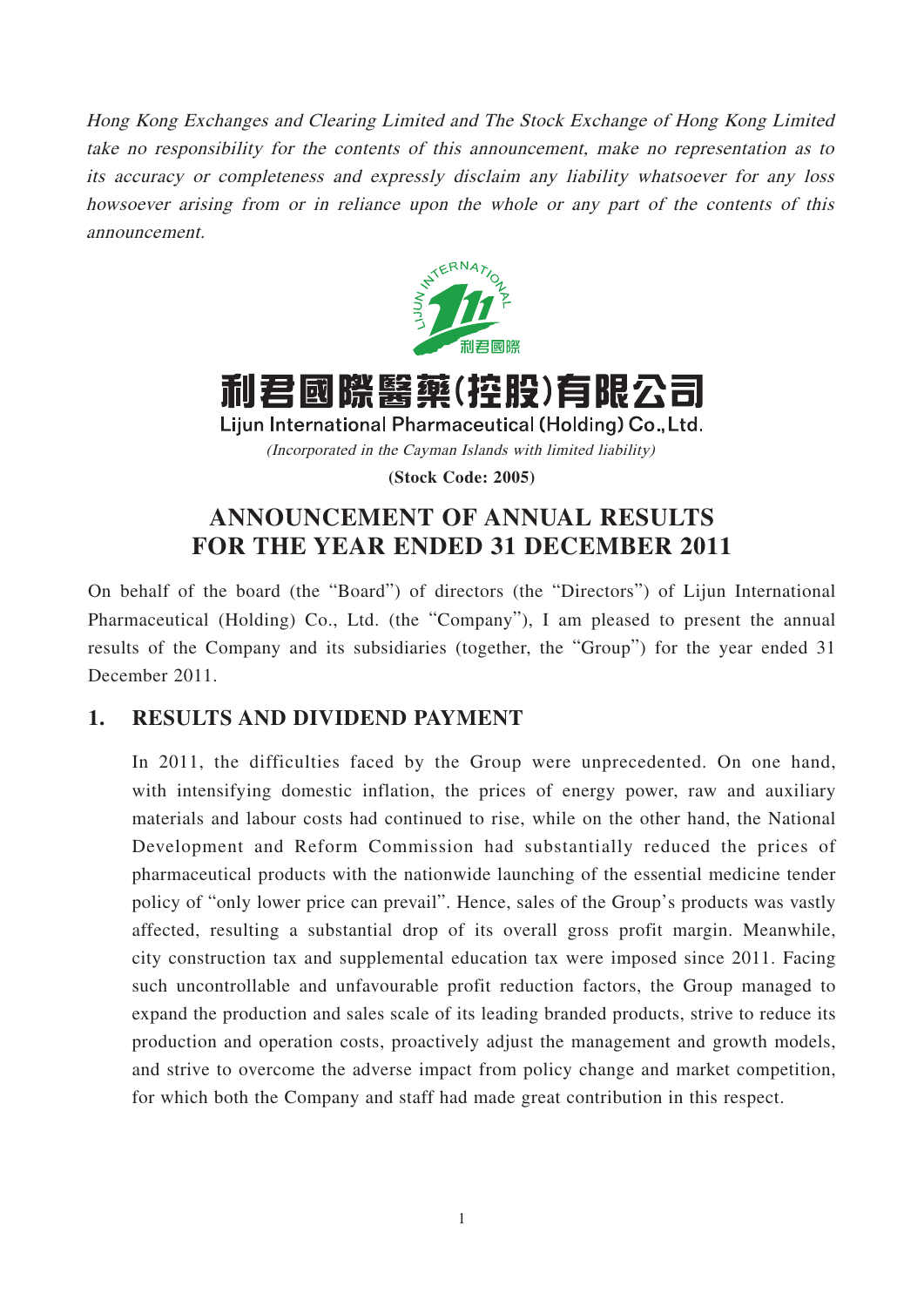During 2011, the Group's revenue of its principal business amounted to HK\$2,155,000,000, representing an increase of 9.3% as compared with last year; among which, HK\$1,119,000,000 was from Xi'an Lijun, representing a decrease of 5.4% as compared with last year, and HK\$1,036,000,000 was from Shijiazhuang No.4 Pharma, representing an increase of 31.4% as compared with last year. The Group achieved a net profit of HK\$183,000,000, and after deducting provision for impairment of goodwill of HK\$224,000,000, the loss attributable to shareholders was HK\$41,400,000. The impairment of goodwill will not affect the cash flow position of the Group.

The Board recommended the payment of final dividend of HK\$0.02 per share for the second half year, and together with the interim dividend of HK\$0.02 per share, total dividend for the year were HK\$97,790,000, representing an increase of 1.8% as compared with the total dividend for last year of HK\$96,080,000.

## **2. REVIEW OF OPERATING RESULTS**

### **Revenue**

For the year ended 31 December 2011, the revenue of the Group amounted to approximately HK\$2,155,215,000, representing an increase of 9.3% as compared with HK\$1,971,657,000 in last year. A breakdown of the revenue of the Group for the year ended 31 December 2011 is set out as follows:

|                                      | 2011            |            | 2010            |      | Change |  |
|--------------------------------------|-----------------|------------|-----------------|------|--------|--|
|                                      | <b>HK\$'000</b> | %          | <b>HK\$'000</b> | %    | %      |  |
| <b>Intravenous Infusion Solution</b> | 1,036,463       | 48.1       | 788,904         | 40.0 | 31.4   |  |
| (Including: PP Plastic Bottle)       |                 |            |                 |      |        |  |
| <b>Infusion Solution</b>             | 386,488         | 17.9       | 294,500         | 14.9 | 31.2   |  |
| Non-PVC Soft Bag                     |                 |            |                 |      |        |  |
| Infusion Solution)                   | 366,459         | 17.0       | 246,021         | 12.5 | 49.0   |  |
| Antibiotics                          | 629,355         | 29.2       | 744,826         | 37.8 | (15.5) |  |
| (Including: Lijunsha                 | 382,888         | 17.8       | 471,362         | 23.9 | (18.8) |  |
| Paiqi)                               | 112,456         | 5.2        | 133,014         | 6.7  | (15.5) |  |
| Non-antibiotics finished medicines   | 375,973         | 17.4       | 335,552         | 17.0 | 12.0   |  |
| (Including: Dobesilate)              | 92,596          | 4.3        | 81,971          | 4.2  | 13.0   |  |
| Lixiding                             | 31,791          | 1.5        | 35,510          | 1.8  | (10.5) |  |
| Sales of bulk pharmaceuticals        | 107,799         | 5.0        | 100,654         | 5.1  | 7.1    |  |
| Others                               | 5,625           | 0.3        | 1,721           | 0.1  | 227.0  |  |
| <b>Total</b>                         | 2,155,215       | <b>100</b> | 1,971,657       | 100  | 9.3    |  |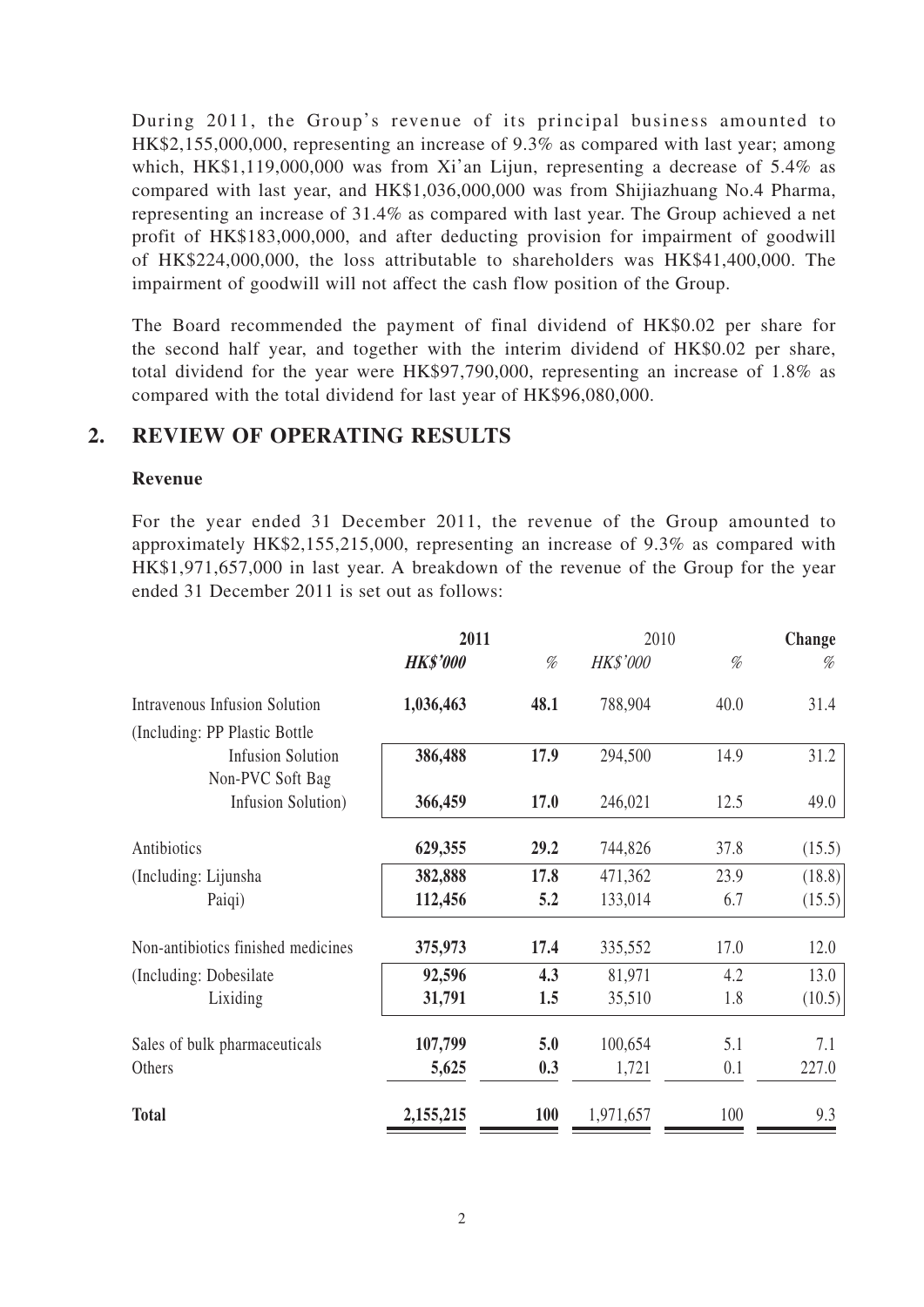### **(1) Product marketing**

## **1. Doubling production scale and further optimizing the structure of intravenous infusion solutions**

The infusion solution products became the severely-affected sector under the new essential medicine tender policy. However, the Group was successful in coping with the market changes and policy variation, and achieved remarkable results through enhancing the domestic market and expanding foreign trade sales. The Group had further optimized its infusion solution product structure with sales revenue of non-PVC soft bag infusion solution and PP plastic bottle infusion solution during the year increased by 49% and 31.2% respectively as compared with the same period last year. The Group's customer base is moving further towards the high-end.

Foreign trade export and processing continued to growth. The Group's product is exporting to 50 counties and regions with export sales reached US\$7,500,000, representing a year-on-year increase of 14.3%.

## **2. Antibiotics business was severely affected by national price reduction policy**

In March 2011, the National Development and Reform Commission lowered the prices of numerous antibiotics. Among which, the prices of Lijunsha and Paiqi, our leading branded products, were lowered by 10% to 52% respectively. As a result, both sales and profit were reduced. Sales of Lijunsha dropped for the first time for more than 10 years to less than HK\$400,000,000, and sales of Paiqi products also failed to achieve the anticipated target. Amid the price reduction of Lijunsha, the Group determined to rectify Lijunsha's market by solving problems of price distortion in its market. At the same time, the Group vigorously developed the second-tier distribution to strive for achieving comprehensive commercial distribution and continuously enhancement of the terminal network systems, which had mitigated, to a certain extent, the impact from the national policy change on the Group's operation.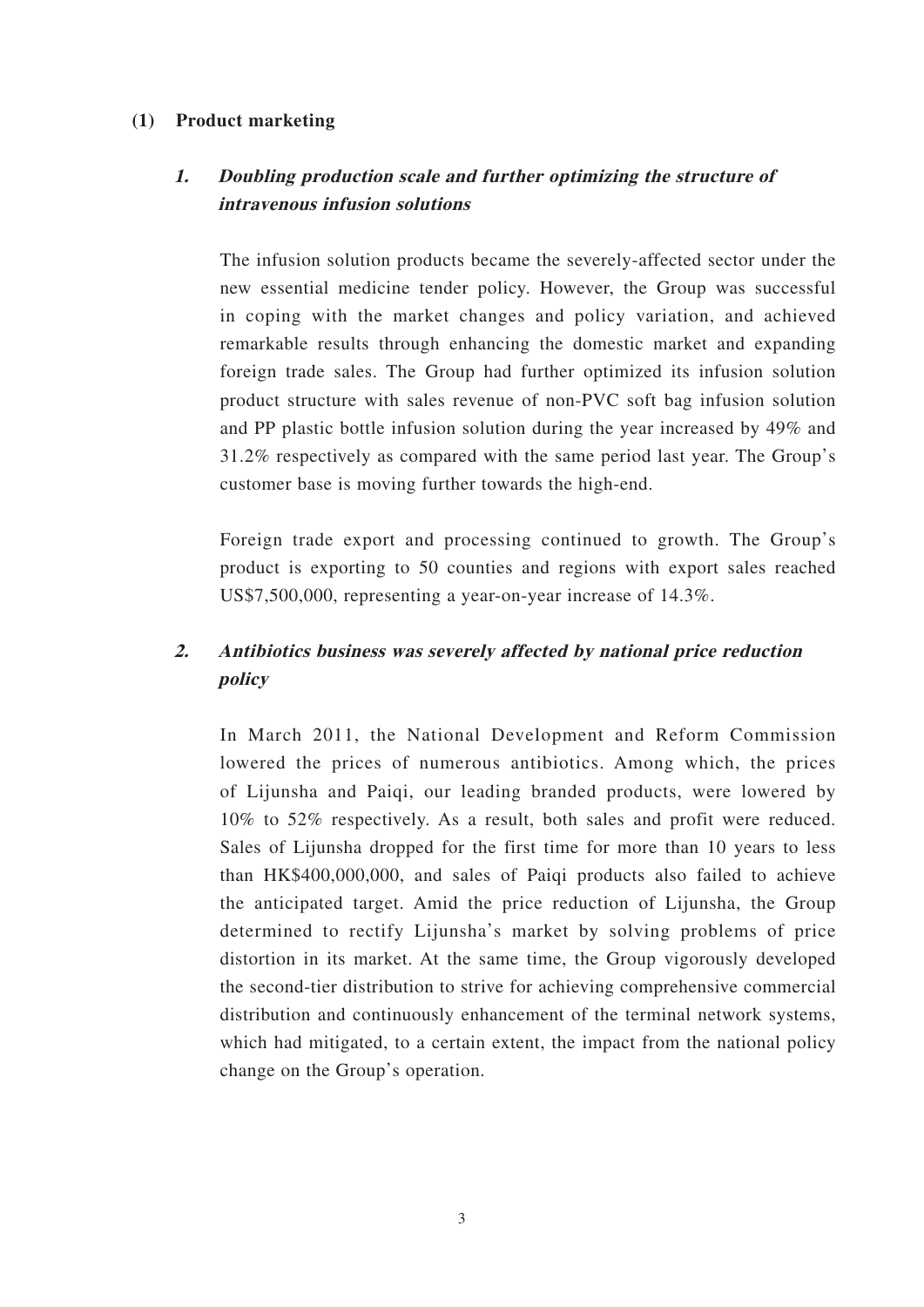### **3. Steady development of key brand preparation and general medicines**

The Group further strengthened the end-user market promotion of key products such as Dobesilate and Lixiding and made every effort to expand the market share of general medicines product market. Under the demise of severe market situation, sales of Dobesilate amounted to HK\$92,600,000 for the year, representing a growth of 13% as compared to last year. Facing the state's price reduction pressure of 23.8%, sales of Lixiding amounted to HK\$31,790,000 for the year, representing a decrease of 10.5% as compared to last year. Sales of new OTC products including Haogan influenza drugs, Lijungai, Weikoujia and Kehao amounted to HK\$20,790,000, representing an increase of 42% as compared to last year. Sales of general medicines amounted to HK\$424,000,000 for the year, representing an increase of 11% as compared to last year.

#### **(2) New projects establishment and new products development**

### **1. Infusion solution capacity expansion project was completed and commenced operation**

During the year, the modernized soft-packaging infusion solution with an annual capacity of 500,000,000 bottles (bags) and its ancillary logistic project were fully completed and commenced production in March 2012. The modernized soft-packaging infusion solution and its logistics ancillary project were all designed for fully compliance with European Union certification standards. The project mainly produced new soft bag infusion solution products like single-outlet pipe and double-outlet double valve which doubled the production capacity of infusion solution. This project had greatly increased the supply capacity and competitiveness of the Group's soft-packaging infusion solution product in the market and helped to further consolidate its leading position in the industry, thereby laying an even stronger foundation for the future sustainable development of the Group.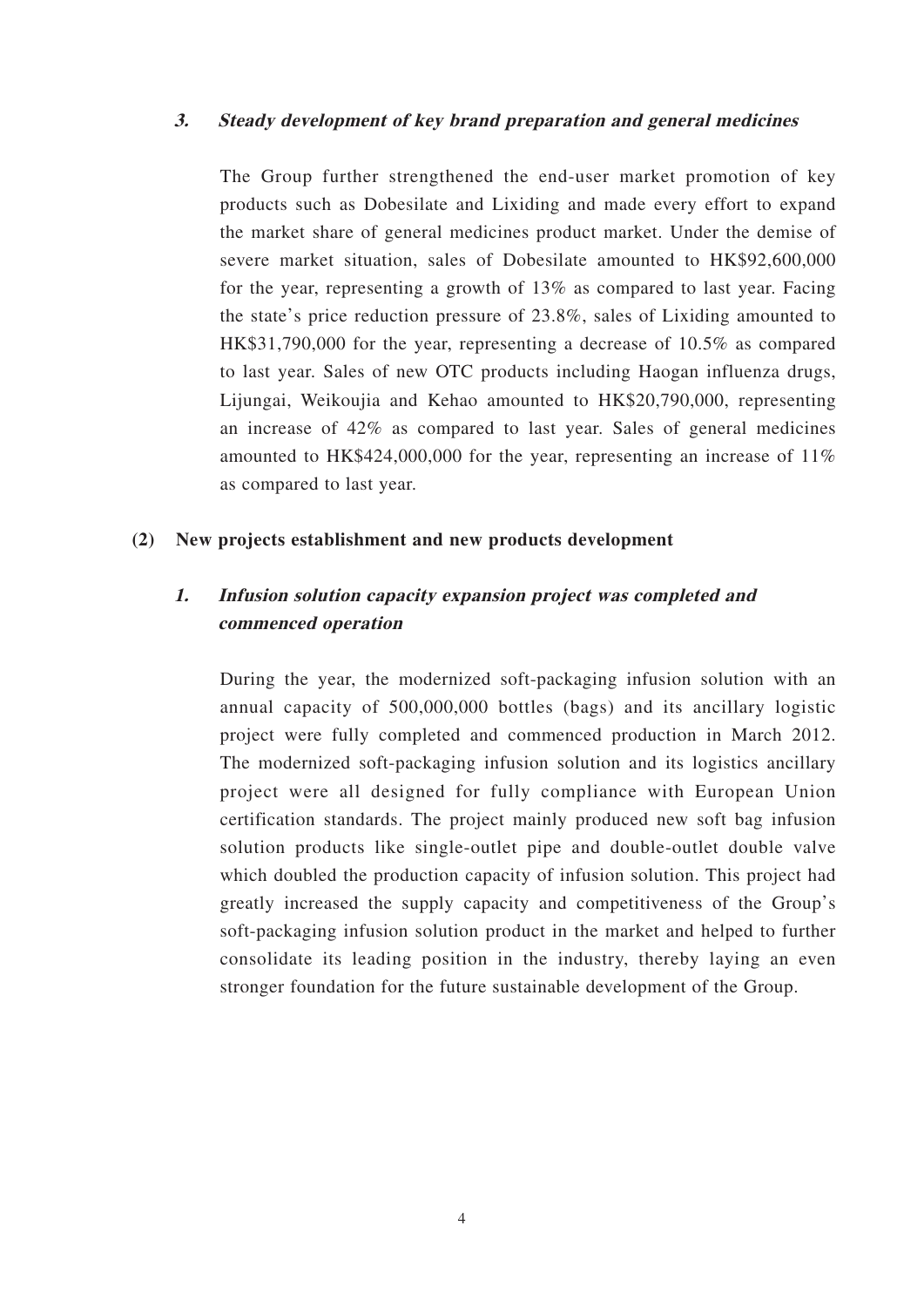#### **2. New product research and development was making progress**

Shijiazhuang No. 4 Pharma obtained four specifications add-in production permits successively, including Levofloxacin Lactate and Sodium Chloride Injection and Mannitol Injection, ten permits for production technique alteration and packaging materials registration, and one design patent. Shijiazhuang No. 4 Pharma completed the application and preparation methods of three invention patents such as Cefprozil Tablets and Cefdinir Capsules.

"New drug for curing Alzheimer's disease" of Xi'an Lijun Pharmaceutical had obtained the authorization for compounds invention patent; "Technology Re-engineering on Erythromycin Ethylsuccinate Crystallization", a project of "New Key Drug Project of Twelfth Five-Year", had entered into a contract with the Ministry of Science and Technology of China; the "Duan Xue Liu Capsules" project was awarded the Third Prize of Xi'an Scientific and Technological Advancement; Dirithromycin Enteric-coated Tablets (0.25g specification) had obtained the clinical trial permit. "Compound Dextral Ibuprofen Sustained-release Double-layered Tablets", a drug for curing trachea inflammation, and "Type 1.1 New Drug MeN061016-1", a drug for curing vascular dementia had completed the application of a domestic invention patent for new indication.

### **(3) Impairment of goodwill**

The goodwill was attributable to the Group's acquisition of Shijiazhuang No. 4 Pharma in June 2007. According to the accounting standard, goodwill is tested for determining whether there is evidence for impairment every year. According to the data from 2012-2016 development projection of Shijiazhuang No.4 Pharma, and after the evaluation performed by the valuer, Jones Lang LaSalle, gross profit margin of infusion solution business is expected to decrease, so an provision for impairment of goodwill of HK\$224,000,000 is required. The provision for impairment will not affect the cash flow position of the Group, and we believe the infusion solution business will still make positive contributions to the Group.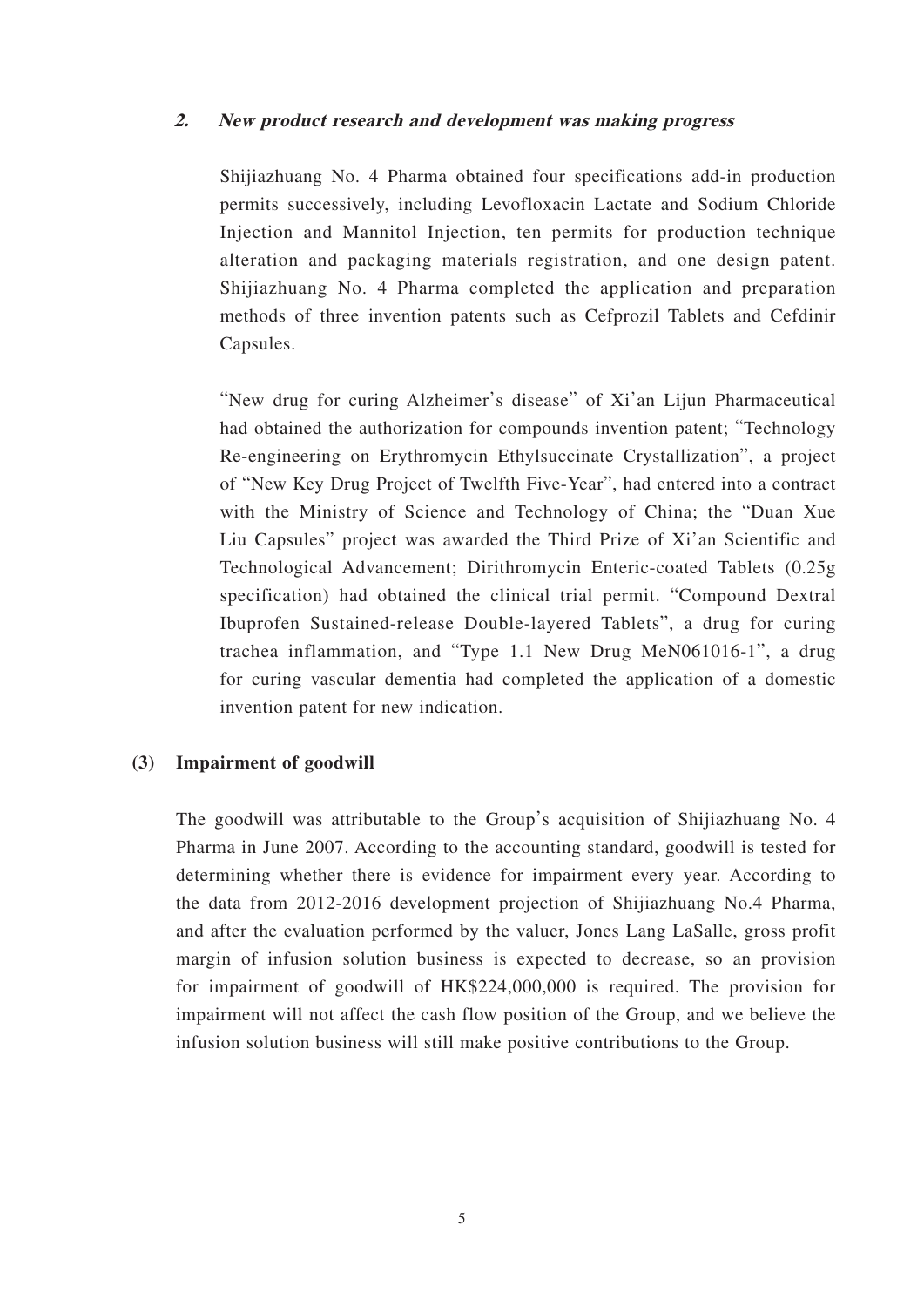### **3. DEVELOPMENT OUTLOOK**

Looking forward to 2012, I believe the situation that the Group encounter will still be severe and the operation environment will become more difficult. There will be a further increases in price for raw materials and power and labor costs which will adversely affect our profit. Product selling price will continue to make downward adjustments due to the dual restrictions in national policy and market competition. The gross profit margin will be decreased and thus enterprises are facing the double challenges of survival and development. The Group will further enhance the marketing, economize costs in all aspects, reduce expenditure and develop better new products, in order to be prepared for surpassing this challenge as well as laying a solid foundation for market turnaround in the future.

### **(1) Product marketing**

## **1. Expanding the scale of production and market share of infusion solution products**

For this year, we will strive to realize full operation of new production lines and facilitate them to achieve the designed production scale. We will further expand the sales proportion of non-glass bottle infusion solution products and therapeutical infusion solution products and increase the production and sale for categories of infusion solutions in new packaging. While expanding the domestic market, we will enhance our overseas sales and focus on the market development in APEC and African countries.

#### **2. Ensuring a steady growth for the sales of antibiotics categories**

We will further enhance the second-tier distribution of our leading branded product, Lijunsha, on the basis of ensuring "right selling price in place" and strive to achieve comprehensive commercial sales. We will also put emphasis on the delivery and scale expansion in the region in which the tender was being awarded for Lijunsha capsules, enhance the distribution and end-user promotion of Lijunsha granules and strive to realize a steady growth for the overall sales of Lijunsha for the year.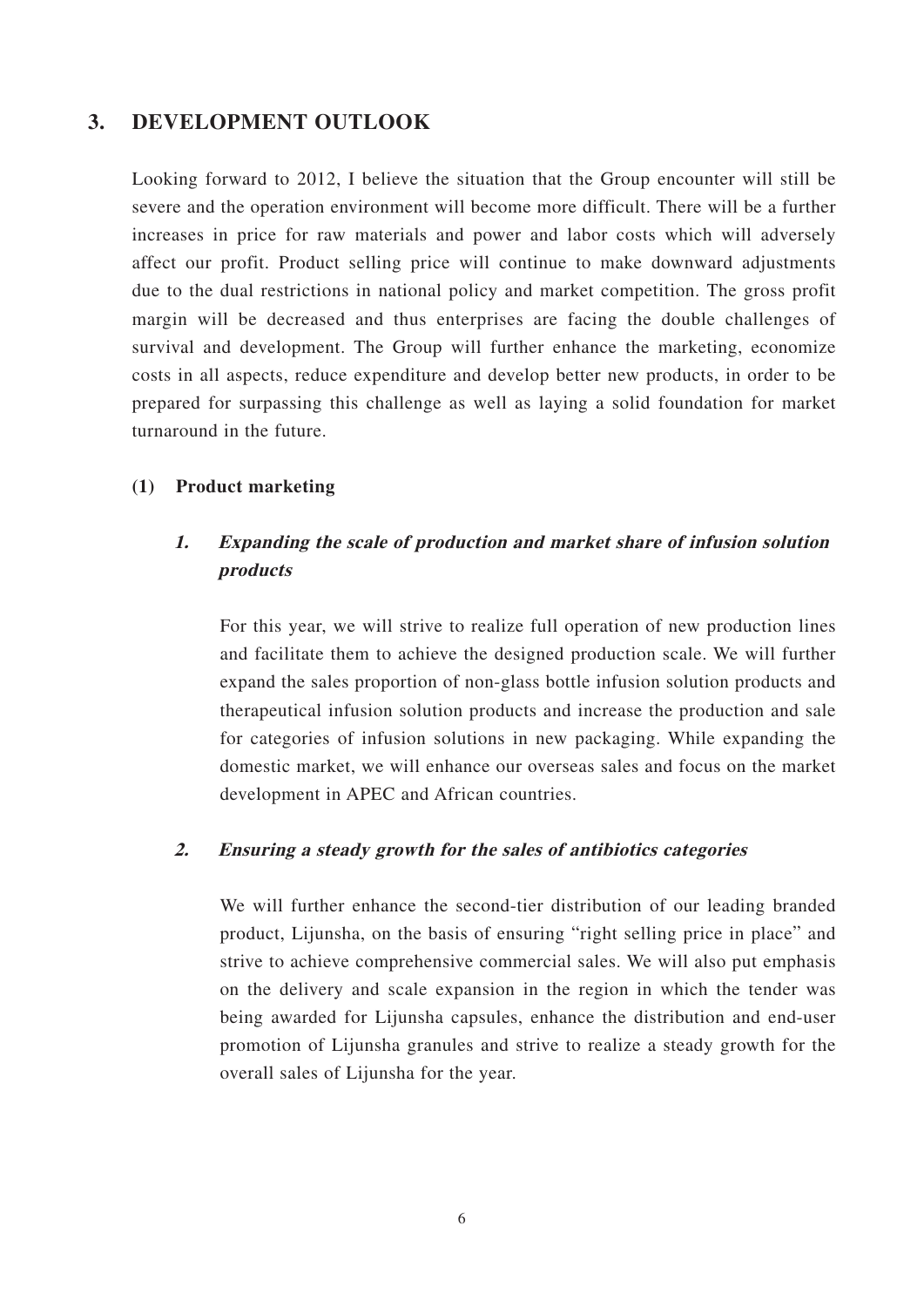We will leverage on the strengths of "Chinese Well-known Trademark" for Paiqi series and strengthen its efforts in promotion and enhance marketing towards the end-users. We will also focus on the development of potential sales for Paiqi oral intake series, proactively expand the end-user markets and strive to increase its sales. Based on the current actual market conditions, we will further study the improvement and adjustment of the packaging and pricing of Limaixian, enhance the academic promotion in hospitals and its sales growth in drugstores. We will operate Cephalosporin Powder Injection series based on scale marketing prudentially to ensure attaining our annual target.

## **3. Strive for rapid growth in the sales of advantageous featured categories and general medicines**

While continuing to strengthen our efforts in the academic promotion in hospitals and clinics and securing the growth in the prescription sales for Dobesilate, we will also focus on expanding the drugstores OTC market. By strengthen our efforts in end-user promotion and marketing mainly through larger-sale drugstore chains, we are able to ensure a sales volume of exceeding the HK\$100,000,000 mark for this year. In addition to promoting the sales of the 25mg infusion solution of Lixiding, we will focus on the sales of 50mg infusion solution by intensifying our promotion and marketing effort in hospitals and departments, small promotion conference and national and provincial annual meeting, so as to strive for a new growth in its sales.

Haogan, Lijungai, Shengtai, Zijin, Weikoujia, Kehao, Lingzhihong as well as other featured OTC products should focus on the core vision of "Endusers driven, profit driven and price control", accelerate the establishment of agency layout and intensify the efforts in the promotion among consumer groups. We should also continue to host end-user promotion conference and put more emphasis on the follow-up housekeeping works and subsequent sales growth. We will promote direct negotiation, direct supply and direct agency with large-scale drugstores and strive to achieve breakthrough in sales growth of OTC for the year.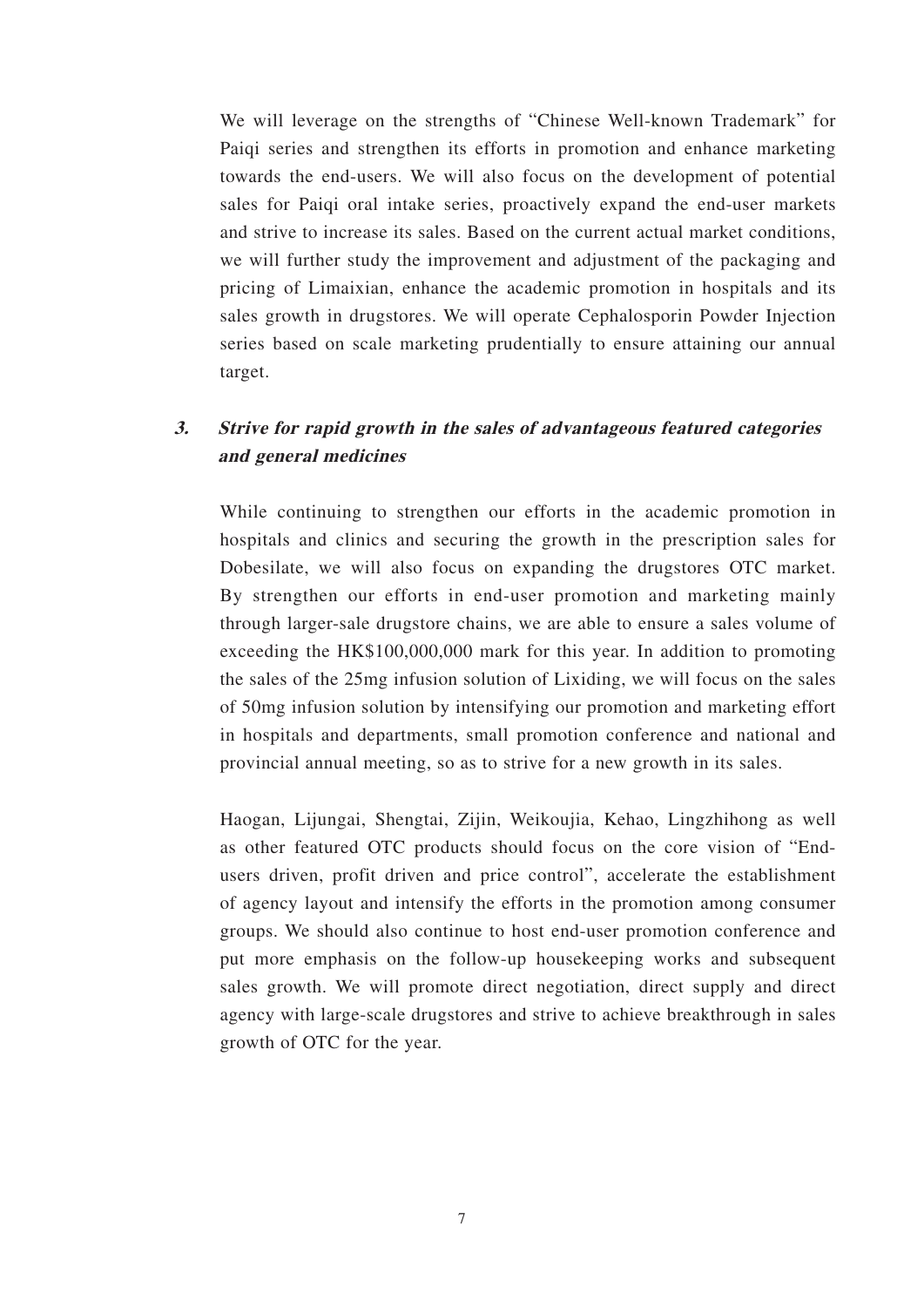We will continue our persistence on products with relatively advantageous features in selling general medicine. Through active restructuring, promoting the sales of high margin products, attach great importance to tender work and achieve sales growth for tender winning products and continuous expansion of the end-use network, we assure sustainable sales and profit growth.

#### **(2) New Products Development**

Shijiazhuang No. 4 Pharma had obtained the Type 3.3 new drug certificates and production permits for the 2,000ml compound electrocular irrigating solution during the year. Glycine Irrigation Solution 2,000ml and other products are expected to obtain production permits. Our exclusive patented product, Shanhe Koufuye, and other oral liquids products will strive for approval for change of plastic package during the year. The raw materials and preparation for two new Type 3.1 mental and neuropathology drugs, which are under development, have been reported to SFDA and are expected to be approved for clinical research.

Xi'an Lijun Pharmaceutical is expected to obtain production permits for Edaravone raw materials and injection, Glipizide Tablets and the Nalmefene Hydrochloride raw material and injection and Compound Metformin Hydrochloride during the year. It will strive for obtaining the health food permits for Lingzhihong Capsules. Type 1 new drug Compound Alanyl Glutamine Double-layer Tablets will also strive for completing clinical trial application and Type 1 new drug Compound Dexibuprofen Sustained-release Double-layer Tablets is likely to pass the technology evaluation of the National Pharmaceutical Approval Centre. Loratadine Soft Capsule and Shengtai Capsule are closely follow up with the evaluation of the National Pharmaceutical Approval Centre.

In 2012, no matter how harsh the operation environment and how intense the market competition will be, in view of that the two major subsidiaries of the Group have many products with advantages and characteristics, coupled with many years of experience in marketing management and improving financial positon, we are still full of confidence in our corporate development. With the Group's solid foundation and various strengths, we will be able to overcome the challenges ahead and achieve greater development, bringing fruitful returns to the investors eventually.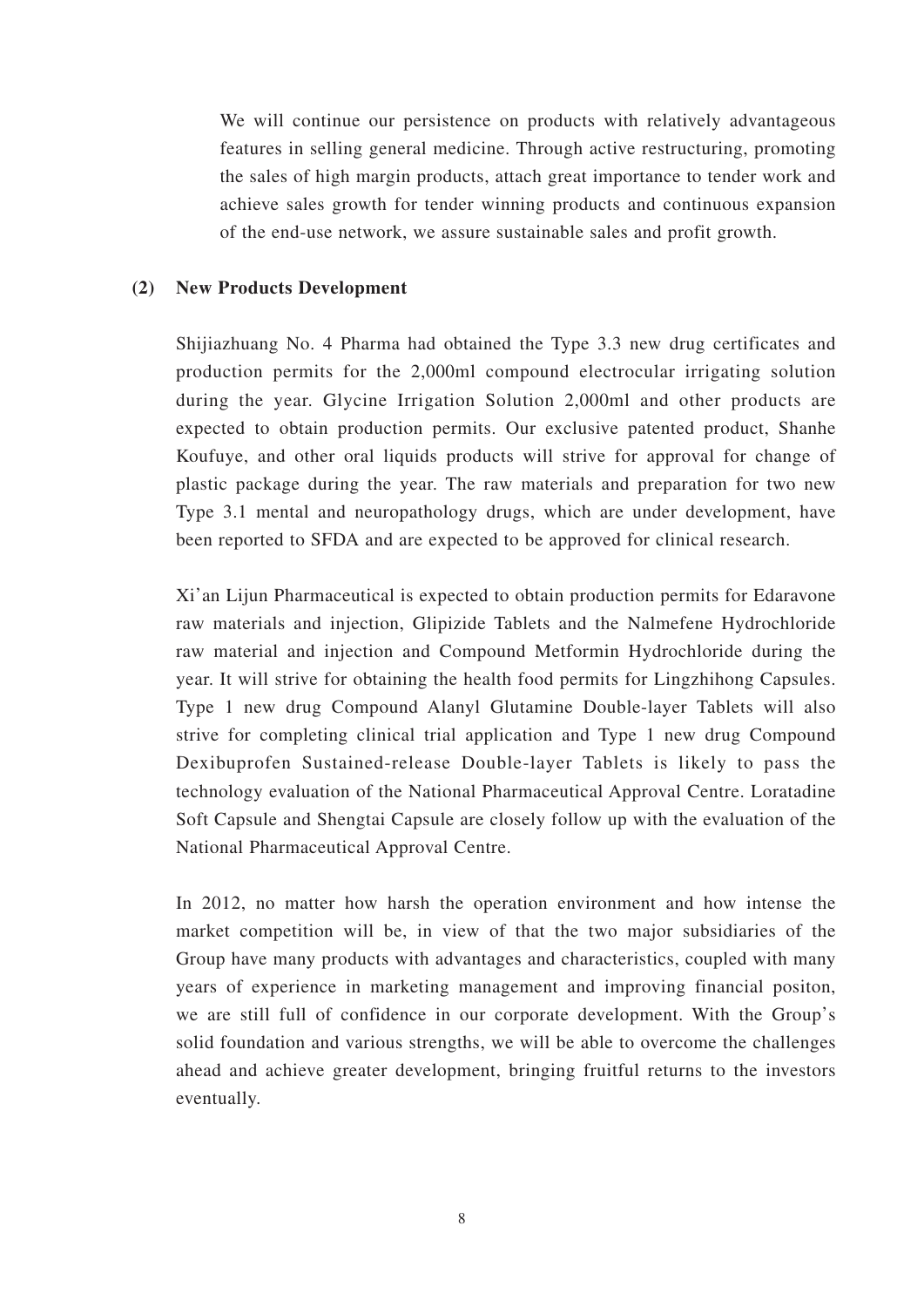## **CONSOLIDATED STATEMENT OF COMPREHENSIVE INCOME**

For the year ended 31 December 2011 (All amounts in HK\$ unless otherwise stated)

|                                                                                                                                     | <b>Note</b>                      | 2011<br><b>HK\$'000</b>           | 2010<br>HK\$'000                  |
|-------------------------------------------------------------------------------------------------------------------------------------|----------------------------------|-----------------------------------|-----------------------------------|
| Revenue<br>Cost of sales                                                                                                            | $\mathfrak{Z}$<br>10             | 2,155,215<br>(1,241,525)          | 1,971,657<br>(980, 031)           |
| Gross profit                                                                                                                        |                                  | 913,690                           | 991,626                           |
| Selling and marketing costs<br>General and administrative expenses<br>Other gains $-$ net                                           | 10<br>10<br>$\mathfrak{Z}$       | (441, 342)<br>(466, 783)<br>7,581 | (461,270)<br>(215, 429)<br>10,066 |
| <b>Operating profit</b>                                                                                                             |                                  | 13,146                            | 324,993                           |
| Finance income<br>Finance costs                                                                                                     | $\overline{4}$<br>$\overline{4}$ | 2,771<br>(18, 111)                | 4,540<br>(23, 852)                |
| Finance costs – net                                                                                                                 |                                  | (15,340)                          | (19,312)                          |
| (Loss)/profit before income tax<br>Income tax expense                                                                               | 5                                | (2, 194)<br>(39, 183)             | 305,681<br>(44,992)               |
| (Loss)/profit for the year                                                                                                          |                                  | (41, 377)                         | 260,689                           |
| Other comprehensive income:<br>Currency translation differences                                                                     |                                  | 86,639                            | 63,740                            |
| Total comprehensive income for the year                                                                                             |                                  | 45,262                            | 324,429                           |
| (Loss)/profit attributable to:<br>Equity holders of the Company<br>Non-controlling interests                                        |                                  | (41, 401)<br>24                   | 260,592<br>97                     |
|                                                                                                                                     |                                  | (41, 377)                         | 260,689                           |
| Total comprehensive income attributable to:<br>Equity holders of the Company<br>Non-controlling interests                           |                                  | 45,195<br>67                      | 324,295<br>134                    |
|                                                                                                                                     |                                  | 45,262                            | 324,429                           |
| (Losses)/earnings per share for (loss)/profit<br>attributable to the equity holders of<br>the Company (expressed in HK\$ per share) |                                  |                                   |                                   |
| - Basic                                                                                                                             | 6                                | (0.017)                           | 0.113                             |
| - Diluted                                                                                                                           | 6                                | (0.017)                           | 0.113                             |
| <b>Dividends</b>                                                                                                                    | 7                                | 97,792                            | 96,075                            |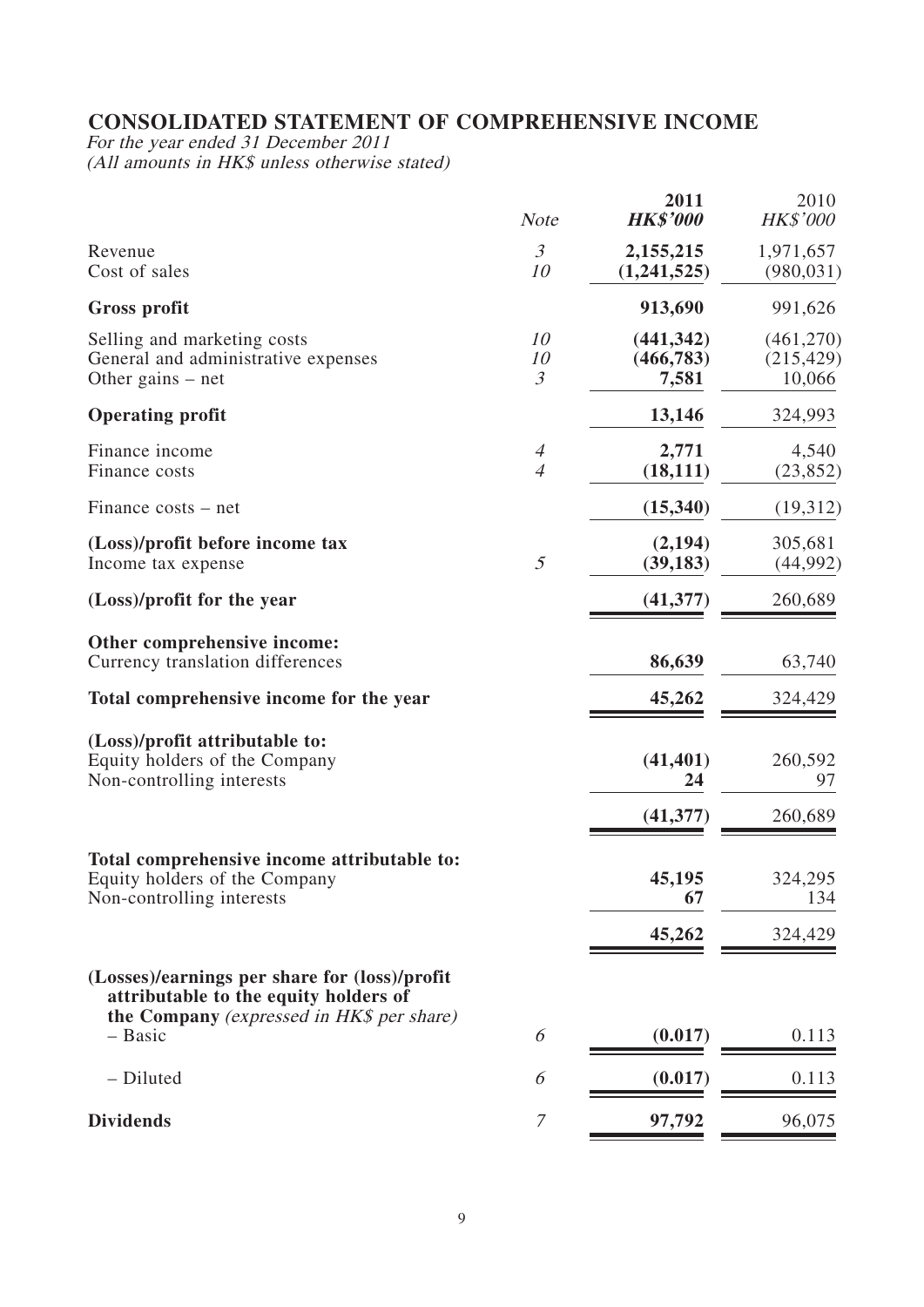## **CONSOLIDATED BALANCE SHEET**

As at 31 December 2011 (All amounts in HK\$ unless otherwise stated)

|                                                                       |             | As at           | As at           |
|-----------------------------------------------------------------------|-------------|-----------------|-----------------|
|                                                                       |             | 31 December     | 31 December     |
|                                                                       |             | 2011            | 2010            |
|                                                                       | <b>Note</b> | <b>HK\$'000</b> | <b>HK\$'000</b> |
| <b>ASSETS</b>                                                         |             |                 |                 |
| <b>Non-current assets</b>                                             |             |                 |                 |
| Land use rights                                                       |             | 220,433         | 215,565         |
| Property, plant and equipment                                         |             | 1,444,819       | 994,067         |
| Intangible assets                                                     |             | 316,896         | 551,977         |
| Deferred income tax assets                                            |             | 21,526          | 21,200          |
| Available-for-sale financial assets                                   |             | 159             | 152             |
|                                                                       |             | 2,003,833       | 1,782,961       |
| <b>Current assets</b>                                                 |             |                 |                 |
| Inventories                                                           |             | 342,318         | 298,607         |
| Trade and bills receivables                                           | 8           | 704,666         | 484,968         |
| Financial assets at fair value through                                |             |                 |                 |
| profit or loss                                                        |             | 2,367           |                 |
| Prepayments, deposits and other receivables                           |             | 128,933         | 176,733         |
| Pledged bank deposits                                                 |             | 4,443           | 30,531          |
| Cash and cash equivalents                                             |             | 257,980         | 598,911         |
|                                                                       |             | 1,440,707       | 1,589,750       |
| <b>Total assets</b>                                                   |             | 3,444,540       | 3,372,711       |
| <b>EQUITY</b>                                                         |             |                 |                 |
| Capital and reserves attributable to<br>equity holders of the Company |             |                 |                 |
| Share capital                                                         |             | 55,703          | 55,905          |
| Reserves                                                              |             |                 |                 |
| - Proposed final dividend                                             |             | 48,896          | 48,977          |
| - Others                                                              |             | 2,191,078       | 2,250,237       |
|                                                                       |             | 2,295,677       | 2,355,119       |
| <b>Non-controlling interests</b>                                      |             | 616             | 1,178           |
| <b>Total equity</b>                                                   |             | 2,296,293       | 2,356,297       |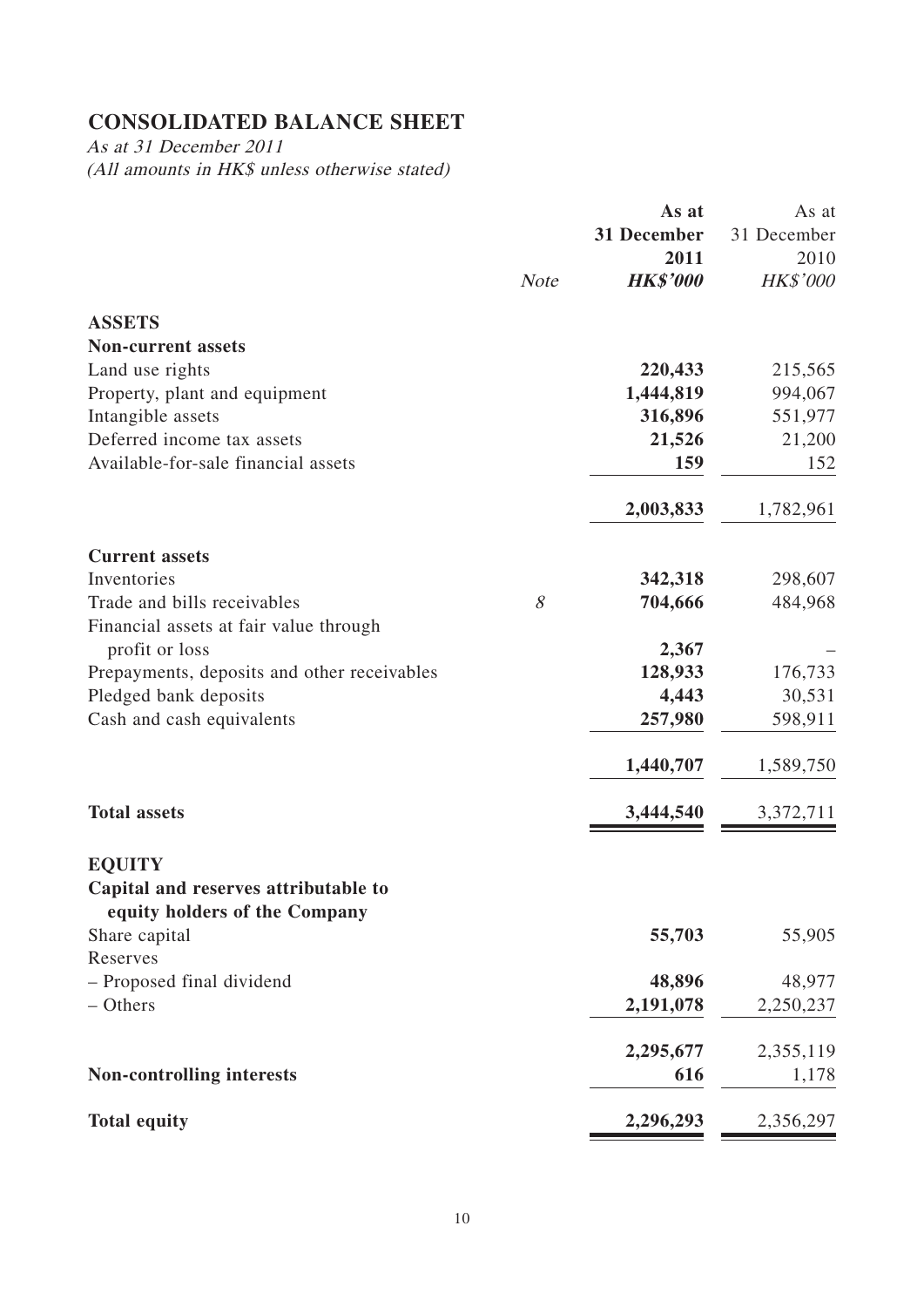## **CONSOLIDATED BALANCE SHEET**

As at 31 December 2011 (All amounts in HK\$ unless otherwise stated)

|                                              |             | As at           | As at       |
|----------------------------------------------|-------------|-----------------|-------------|
|                                              |             | 31 December     | 31 December |
|                                              |             | 2011            | 2010        |
|                                              | <b>Note</b> | <b>HK\$'000</b> | HK\$'000    |
| <b>LIABILITIES</b>                           |             |                 |             |
| <b>Non-current liabilities</b>               |             |                 |             |
| <b>Borrowings</b>                            |             | 86,822          | 66,594      |
| Deferred income tax liabilities              |             | 25,344          | 26,250      |
| Deferred revenue                             |             | 10,608          | 4,818       |
| Long-term payables                           |             | 10,548          | 15,058      |
|                                              |             | 133,322         | 112,720     |
| <b>Current liabilities</b>                   |             |                 |             |
| <b>Borrowings</b>                            |             | 329,793         | 366,552     |
| Trade and bills payables                     | 9           | 259,986         | 206,322     |
| Advanced receipts from customers             |             | 17,271          | 23,276      |
| Dividends payable                            |             | 6,050           |             |
| Accruals and other payables                  |             | 393,338         | 289,832     |
| Income tax payable                           |             | 8,487           | 17,712      |
|                                              |             | 1,014,925       | 903,694     |
| <b>Total liabilities</b>                     |             | 1,148,247       | 1,016,414   |
| <b>Total equity and liabilities</b>          |             | 3,444,540       | 3,372,711   |
| Net current assets                           |             | 425,782         | 686,056     |
| <b>Total assets less current liabilities</b> |             | 2,429,615       | 2,469,017   |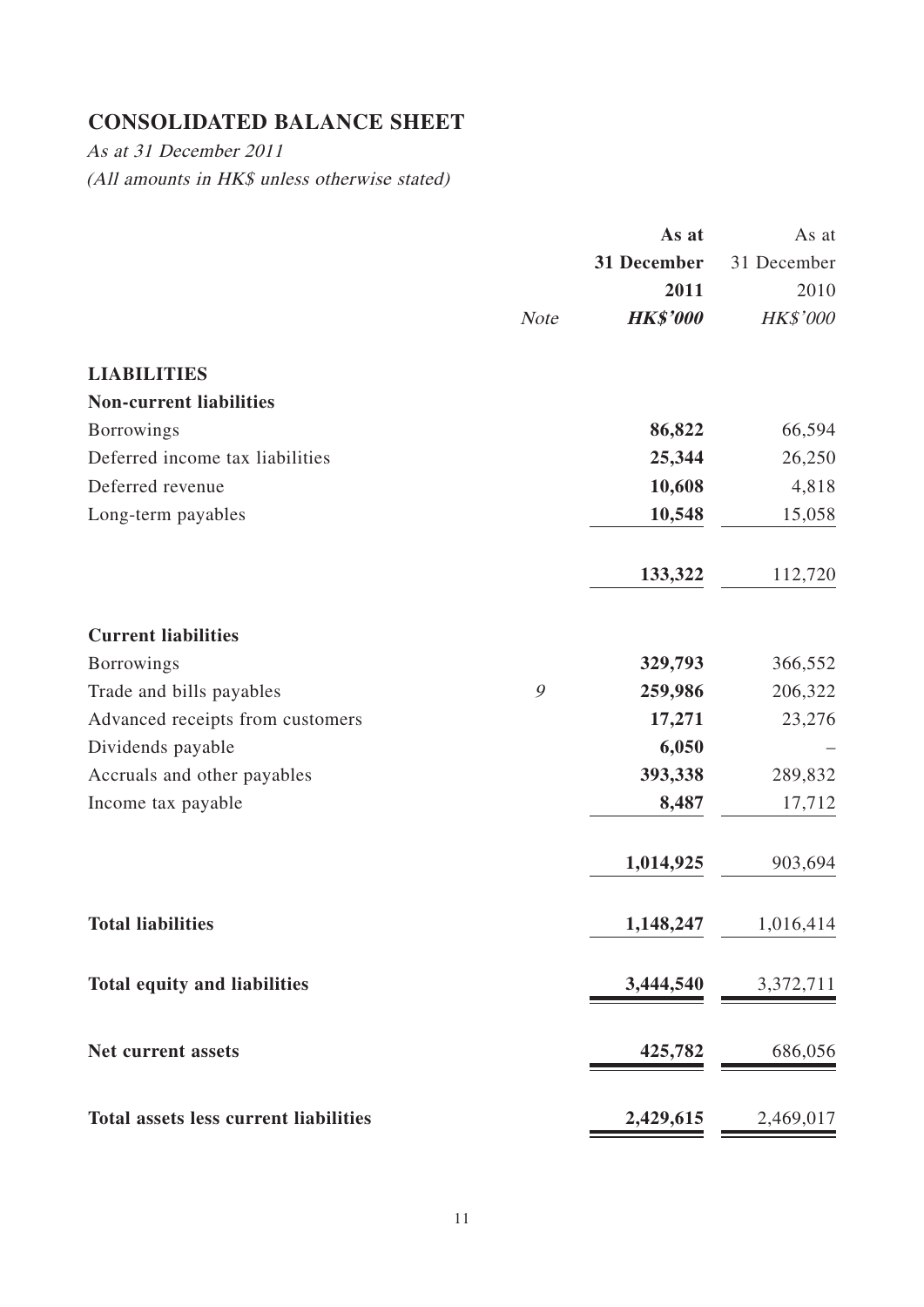## **SELECTED NOTES TO THE CONSOLIDATED FINANCIAL STATEMENTS**

(All amounts in HK\$ unless otherwise stated)

#### **1. Basis of preparation**

The consolidated financial statements of the Group have been prepared in accordance with Hong Kong Financial Reporting Standards ("HKFRS") issued by the Hong Kong Institute of Certified Public Accountants ("HKICPA"). The consolidated financial statements have been prepared under the historical cost convention, as modified by the revaluation of financial assets at fair value through profit or loss.

The preparation of financial statements in conformity with HKFRS requires the use of certain critical accounting estimates. It also requires management to exercise its judgment in the process of applying the Group's accounting policies.

#### **(a) New and amended standards adopted by the Group**

The following new standards and amendments to standards are mandatory for the first time for the financial year beginning 1 January 2011 that would be expected to have a material impact on the Group.

- HKAS 24 (Revised), "Related Party Disclosures" is effective for annual period beginning on or after January 2011. It introduces an exemption from all of the disclosure requirements of HKAS 24 for transactions among government related entities and the government. Those disclosures are replaced with a requirement to disclose:
	- The name of the government and the nature of their relationship;
	- The nature and amount of any individually significant transactions; and
	- The extent of any collectively-significant transactions qualitatively or quantitatively.

It also clarifies and simplifies the definition of a related party.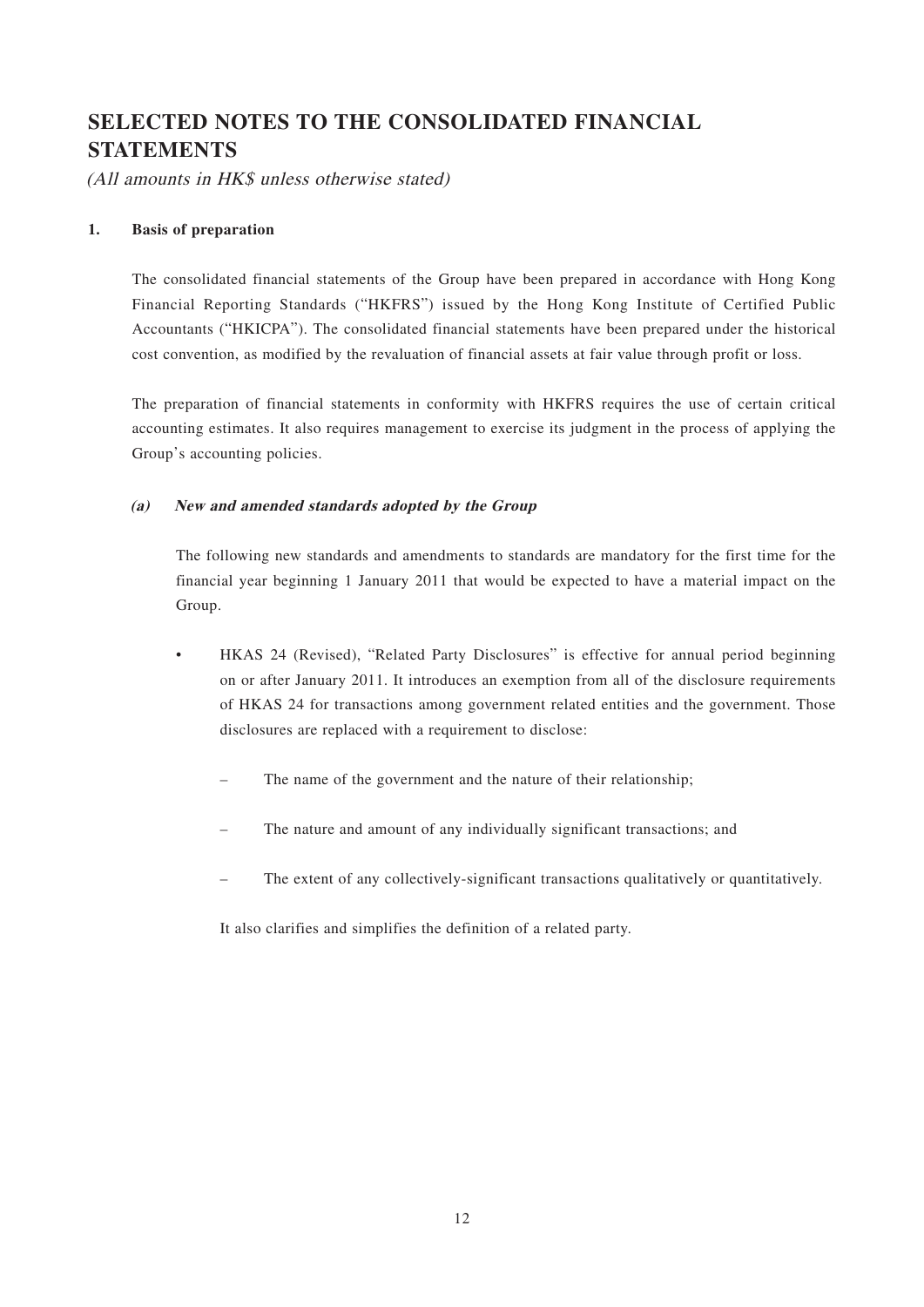**(b) New and amended standards have been issued but are not effective for the financial year beginning 1 January 2011 and have not been early adopted**

#### **Effective date**

| <b>HKFRS 7</b>  | Financial Instruments: Disclosures                    | 1 January 2013 |
|-----------------|-------------------------------------------------------|----------------|
| <b>HKFRS 9</b>  | Financial Instruments: Classification and measurement | 1 January 2015 |
| <b>HKFRS 10</b> | Consolidated financial statements                     | 1 January 2013 |
| HKFRS 12        | Disclosures of interests in other entities            | 1 January 2013 |
| <b>HKFRS 13</b> | Fair value measurement                                | 1 January 2013 |
| HKAS 1          | Presentation of financial statements                  | 1 July 2012    |
| HKAS 19         | Employee benefits                                     | 1 January 2013 |
|                 |                                                       |                |

There are no other HKFRSs or HK(IFRIC) interpretations that are not yet effective that would be expected to have a material impact on the Group.

Detailed changes in accounting policies are disclosed in annual report 2011.

#### **2. Segment information**

The chief operating decision-maker has been identified as the executive directors. The decision-maker reviews the Group's internal reporting in order to assess performance and allocate resources. Management has determined the operating segments based on these reports.

The board considers the business from product perspective. From a product perspective, the decisionmaker assesses the performance of two product segments, namely intravenous infusion solution and antibiotics and others.

The chief operating decision-maker assesses the performance of the operating segments based on a measure of revenue and profit. This measurement is consistent with that in the annual financial statements.

Unallocated operating loss was mainly attributable to corporate expenses.

Segment assets consist primarily of land use rights, property, plant and equipment, intangible assets, inventories, trade and bill receivables, prepayments, deposits and other receivables, pledged bank deposits and cash and cash equivalents. Unallocated assets mainly comprise corporate cash.

Segment liabilities comprise mainly operating liabilities. Unallocated liabilities mainly comprise corporate borrowings.

The revenue from external parties reported to the management is measured in a manner consistent with that in the consolidated income statement.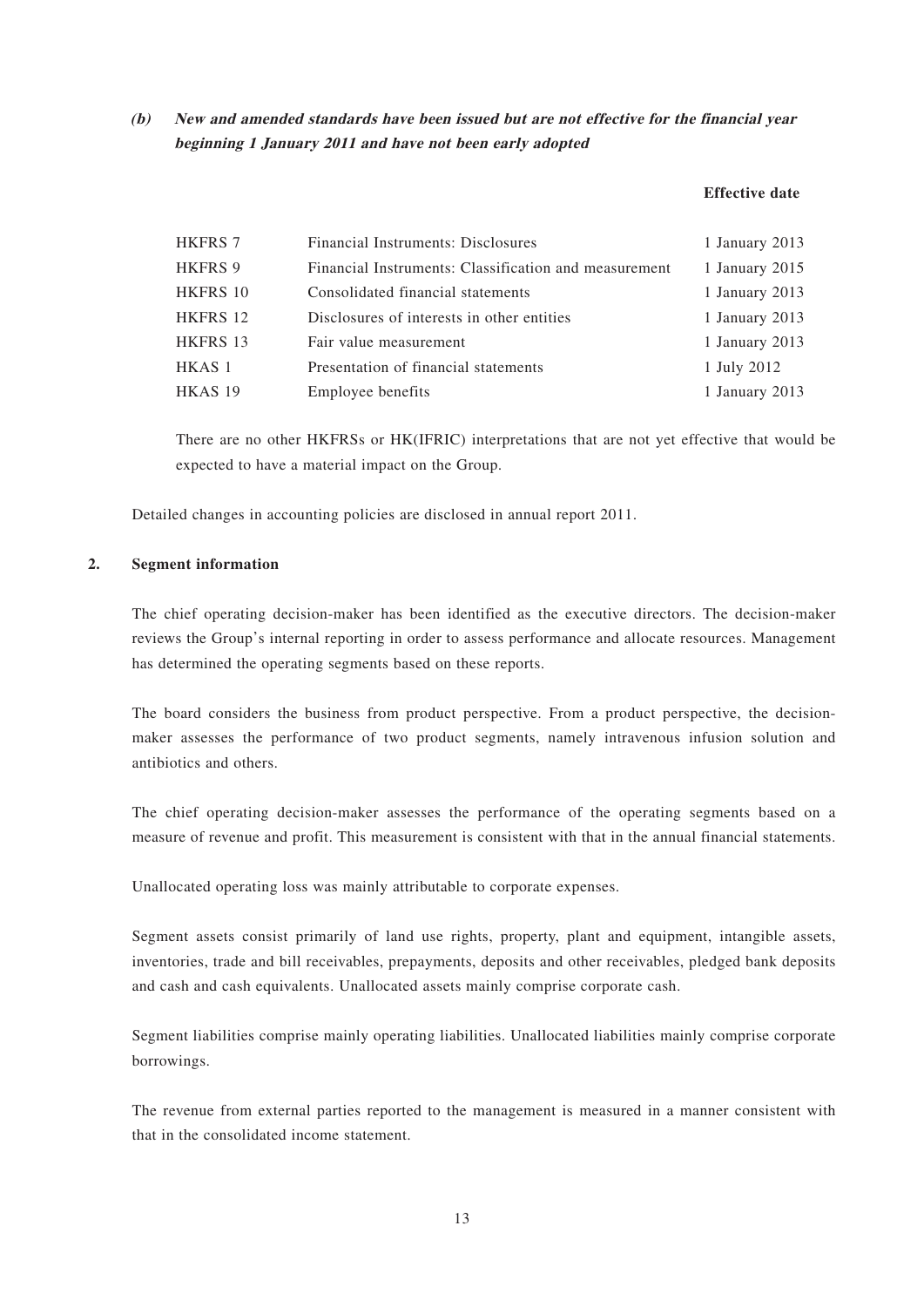The segment information provided to the decision-maker for the reportable segments for the year ended 31 December 2011 is as follows:

|                                            | <b>Intravenous</b><br>infusion<br>solution<br><b>HK\$'000</b> | <b>Antibiotics</b><br>and others<br><b>HK\$'000</b> | Unallocated<br>HK\$'000 | <b>Total</b><br><b>HK\$'000</b> |
|--------------------------------------------|---------------------------------------------------------------|-----------------------------------------------------|-------------------------|---------------------------------|
| Revenue                                    | 1,036,463                                                     | 1,118,752                                           |                         | 2,155,215                       |
| Operating profit/(loss) segment<br>results | 174,033                                                       | 81,620                                              | (242, 507)              | 13,146                          |
| Finance income                             | 932                                                           | 571                                                 | 1,268                   | 2,771                           |
| Finance costs                              | (10,097)                                                      | (7,796)                                             | (218)                   | (18, 111)                       |
| Profit/(loss) before income tax            | 164,868                                                       | 74,395                                              | (241, 457)              | (2, 194)                        |
| Income tax expense                         | (25, 428)                                                     | (13, 154)                                           | (601)                   | (39, 183)                       |
| Profit/(loss) for the year                 | 139,440                                                       | 61,241                                              | (242, 058)              | (41, 377)                       |

Other segment items included in the consolidated income statement for the year ended 31 December 2011 are as follows:

|                                   | <b>Intravenous</b> |                    |                    |                 |
|-----------------------------------|--------------------|--------------------|--------------------|-----------------|
|                                   | infusion           | <b>Antibiotics</b> |                    |                 |
|                                   | solution           | and others         | <b>Unallocated</b> | <b>Total</b>    |
|                                   | <b>HK\$'000</b>    | <b>HK\$'000</b>    | <b>HK\$'000</b>    | <b>HK\$'000</b> |
| Amortisation of land use rights   | 1,840              | 3,848              |                    | 5,688           |
| Depreciation of property,         |                    |                    |                    |                 |
| plant and equipment               | 67,369             | 28,205             | 465                | 96,039          |
| Amortisation of intangible assets | 17,774             | 1,253              |                    | 19,027          |
| Impairment of goodwill            |                    |                    | 223,552            | 223,552         |
| Impairment of inventories         |                    | 280                |                    | 280             |
| Impairment of property,           |                    |                    |                    |                 |
| plant and equipment               |                    | 2,394              |                    | 2,394           |
| Provision for impairment of       |                    |                    |                    |                 |
| receivables                       | 107                | 2,448              |                    | 2,555           |
| Research and development expenses | 6,094              | 10,426             |                    | 16,520          |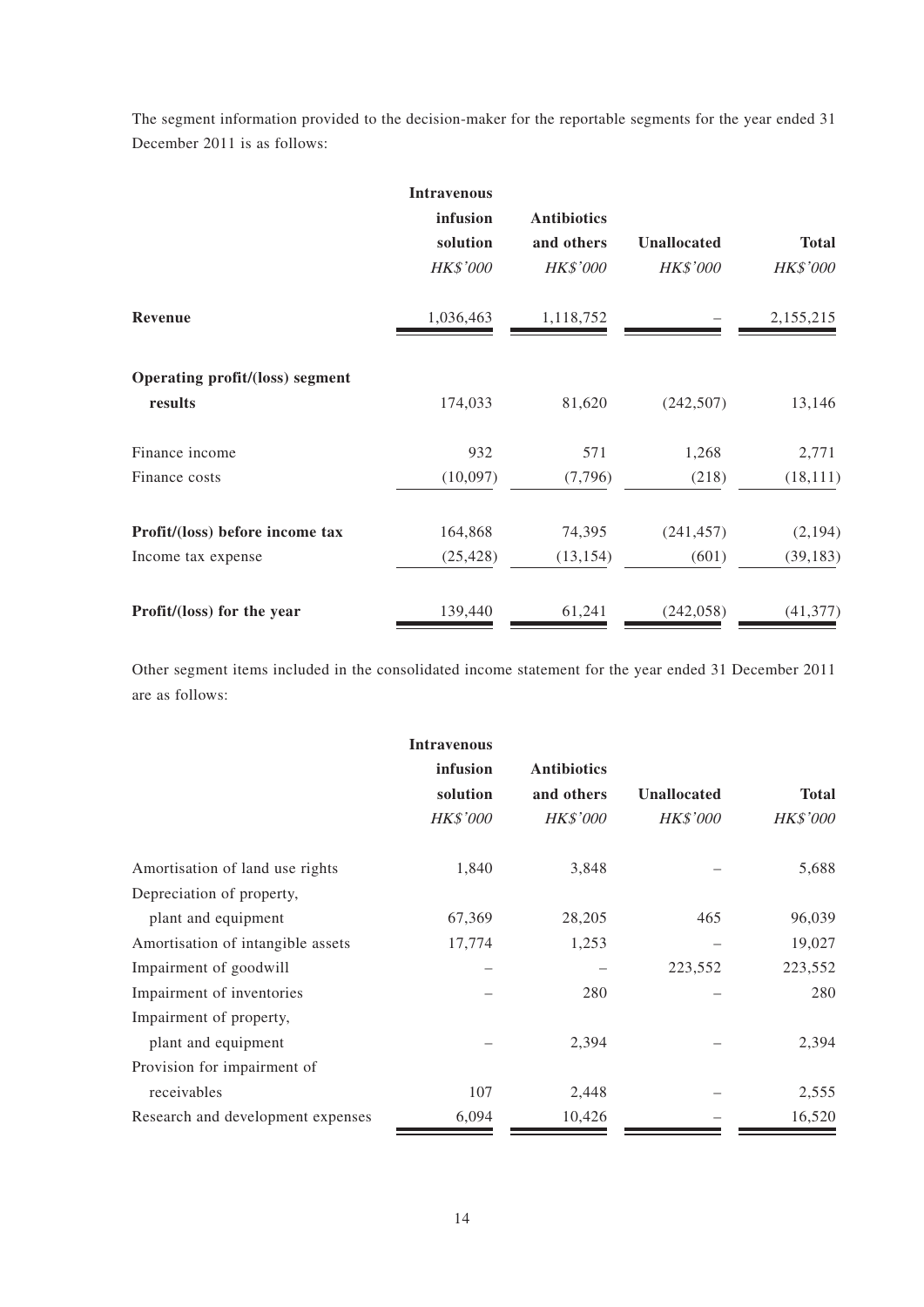The segment information provided to the decision-maker for the reportable segments for the year ended 31 December 2010 is as follows:

|                                            | <b>Intravenous</b><br>infusion<br>solution<br><b>HK\$'000</b> | <b>Antibiotics</b><br>and others<br><b>HK\$'000</b> | Unallocated<br><b>HK\$'000</b> | <b>Total</b><br><b>HK\$'000</b> |
|--------------------------------------------|---------------------------------------------------------------|-----------------------------------------------------|--------------------------------|---------------------------------|
| <b>Revenue</b>                             | 788,904                                                       | 1,182,753                                           |                                | 1,971,657                       |
| Operating profit/(loss) segment<br>results | 202,319                                                       | 143,940                                             | (21,266)                       | 324,993                         |
| Finance income                             | 562                                                           | 3,049                                               | 929                            | 4,540                           |
| Finance costs                              | (8, 844)                                                      | (12,696)                                            | (2,312)                        | (23, 852)                       |
| Profit/(loss) before income tax            | 194,037                                                       | 134,293                                             | (22, 649)                      | 305,681                         |
| Income tax expense                         | (28,680)                                                      | (16,312)                                            |                                | (44,992)                        |
| Profit/(loss) for the year                 | 165,357                                                       | 117,981                                             | (22, 649)                      | 260,689                         |

Other segment items included in the consolidated income statement for the year ended 31 December 2010 are as follows:

|                                   | <b>Intravenous</b> |                    |                    |                 |
|-----------------------------------|--------------------|--------------------|--------------------|-----------------|
|                                   | infusion           | <b>Antibiotics</b> |                    |                 |
|                                   | solution           | and others         | <b>Unallocated</b> | <b>Total</b>    |
|                                   | <b>HK\$'000</b>    | <b>HK\$'000</b>    | <b>HK\$'000</b>    | <b>HK\$'000</b> |
| Amortisation of land use rights   | 1,652              | 3,747              |                    | 5,399           |
| Depreciation of property,         |                    |                    |                    |                 |
| plant and equipment               | 55,566             | 23,758             | 748                | 80,072          |
| Amortisation of intangible assets | 16,916             | 1,189              |                    | 18,105          |
| Impairment of inventories         |                    | 708                |                    | 708             |
| Impairment of property, plant and |                    |                    |                    |                 |
| equipment                         |                    | 2,169              |                    | 2,169           |
| Provision for/(reversal of)       |                    |                    |                    |                 |
| impairment of receivables         | 254                | (1,341)            |                    | (1,087)         |
| Research and development expenses | 3,709              | 9,513              |                    | 13,222          |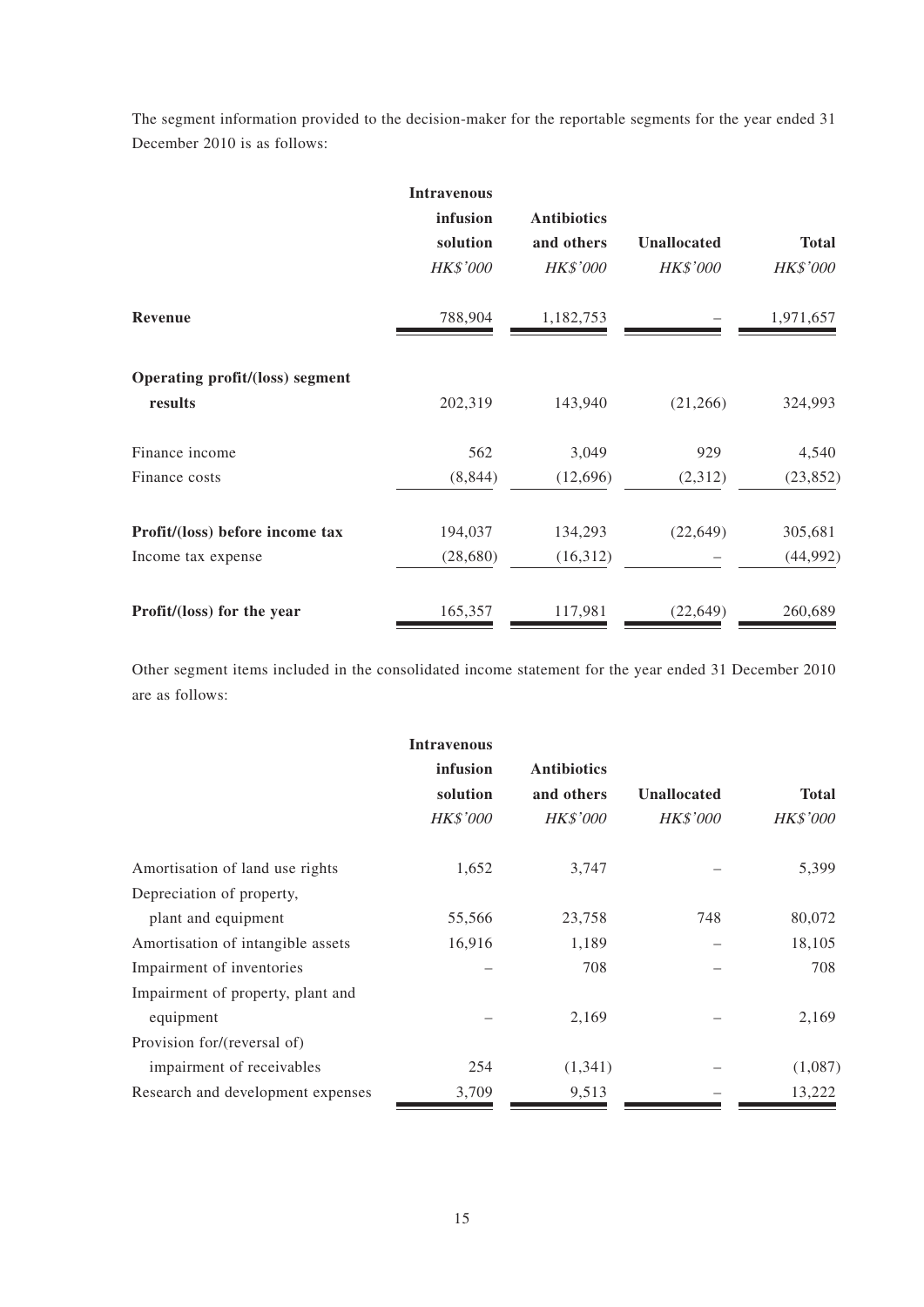The segment assets and liabilities at 31 December 2011 are as follows:

|                          | <b>Intravenous</b> |                    |                    |                 |
|--------------------------|--------------------|--------------------|--------------------|-----------------|
|                          | infusion           | <b>Antibiotics</b> |                    |                 |
|                          | solution           | and others         | <b>Unallocated</b> | <b>Total</b>    |
|                          | <b>HK\$'000</b>    | <b>HK\$'000</b>    | <b>HK\$'000</b>    | <b>HK\$'000</b> |
| <b>Total assets</b>      | 2,074,263          | 1,254,941          | 115,336            | 3,444,540       |
| <b>Total liabilities</b> | 814,971            | 319,529            | 13,747             | 1,148,247       |

The segment assets and liabilities at 31 December 2010 are as follows:

|                          | <b>Intravenous</b> |                    |                    |                 |
|--------------------------|--------------------|--------------------|--------------------|-----------------|
|                          | infusion           | <b>Antibiotics</b> |                    |                 |
|                          | solution           | and others         | <b>Unallocated</b> | <b>Total</b>    |
|                          | <b>HK\$'000</b>    | <b>HK\$'000</b>    | <b>HK\$'000</b>    | <b>HK\$'000</b> |
| <b>Total assets</b>      | 1,843,768          | 1,209,169          | 319,774            | 3,372,711       |
| <b>Total liabilities</b> | 554,886            | 422,793            | 38,735             | 1,016,414       |

The total of non-current assets were as follows:

|                                                         | 2011<br><b>HK\$'000</b> | 2010<br><b>HK\$'000</b> |
|---------------------------------------------------------|-------------------------|-------------------------|
| Total non-current assets other than deferred tax assets |                         |                         |
| - Mainland China                                        | 1,951,922               | 1,760,111               |
| - Hong Kong                                             | 1,211                   | 1,650                   |
| Deferred tax assets                                     | 21,526                  | 21,200                  |
| Total non-current assets                                | 1,974,659               | 1,782,961               |

The chief operating decision-maker has also determined that no geographical segment information is presented as 100% of the Group's sales and operating profits are derived within the PRC and over 95% operating assets of the Group are located in the PRC, which is considered as one geographic location with similar risks and returns.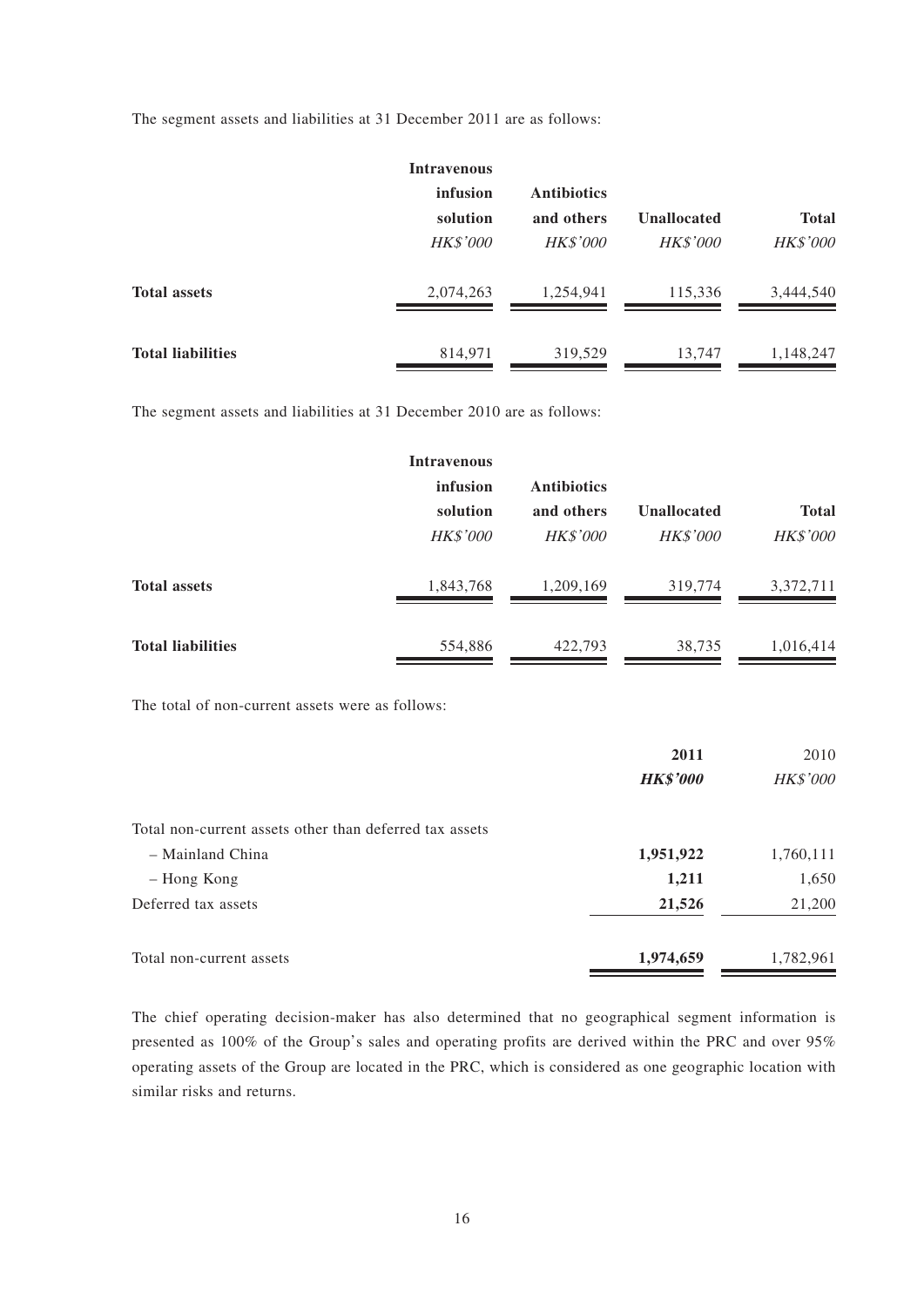### **3. Revenue and other gains – Group**

The Group is principally engaged in the manufacturing and sale of pharmaceutical products.

Revenue recognised is as follows:

|                                                                   | 2011            | 2010      |
|-------------------------------------------------------------------|-----------------|-----------|
|                                                                   | <b>HK\$'000</b> | HK\$'000  |
| Revenue:                                                          |                 |           |
| - Sales of pharmaceutical products                                | 2,137,748       | 1,963,614 |
| - Sales of raw materials and by products                          | 4,421           | 993       |
| - Processing income                                               | 7,359           | 5,055     |
| - Rental income                                                   | 2,076           | 1,995     |
| - Royalty income                                                  | 3,611           |           |
|                                                                   | 2,155,215       | 1,971,657 |
|                                                                   | 2011            | 2010      |
|                                                                   | <b>HK\$'000</b> | HK\$'000  |
| Other gains $-$ net:                                              |                 |           |
| (Loss)/gain on disposal of financial assets at fair value through |                 |           |
| profit or loss                                                    | (3,580)         | 1,321     |
| Loss on disposal of a subsidiary                                  | (449)           |           |
| Subsidy income                                                    | 12,131          | 8,745     |
| Change in fair value of financial assets at fair value            |                 |           |
| through profit or loss                                            | (521)           |           |
|                                                                   | 7,581           | 10,066    |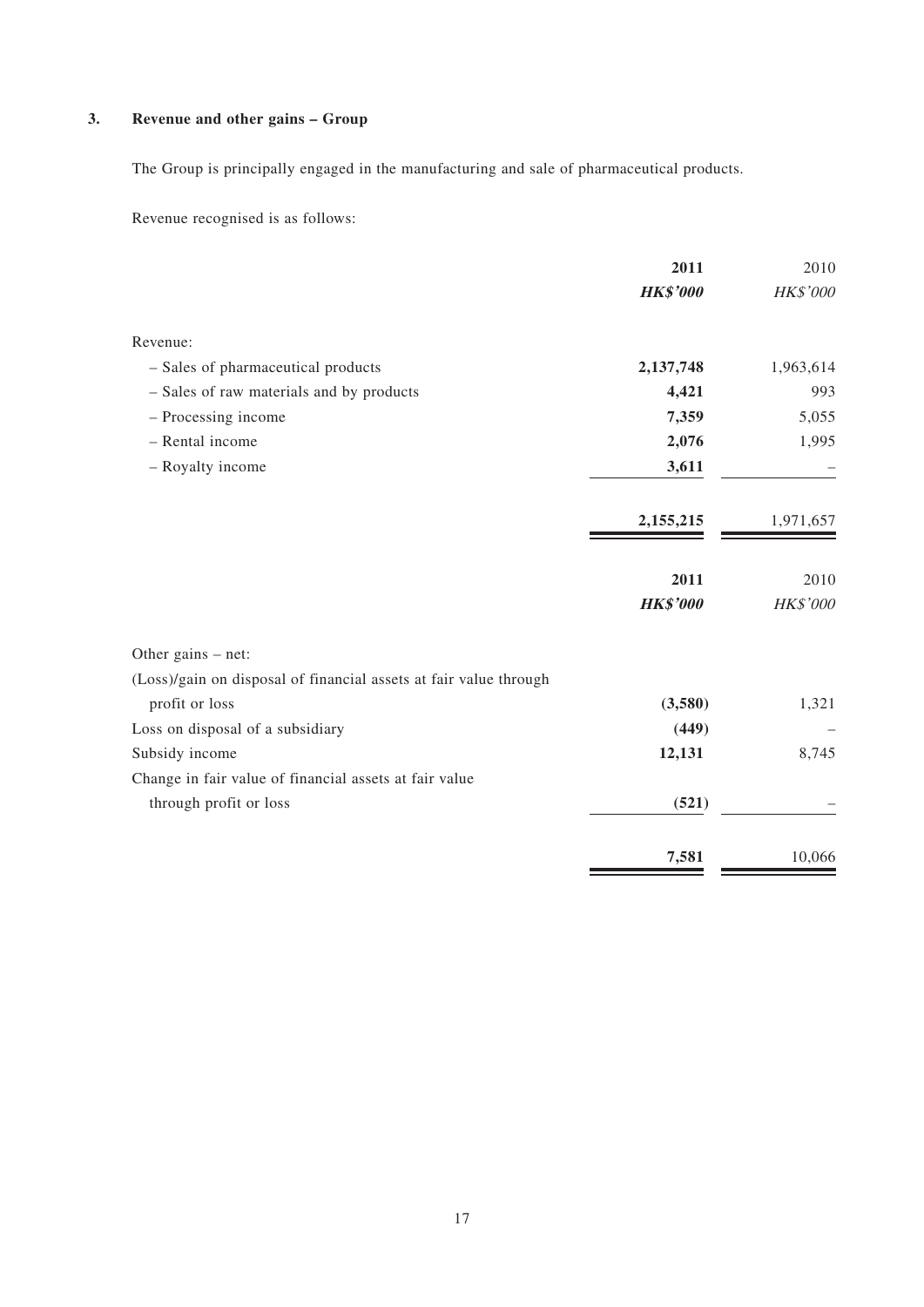#### **4. Finance income and costs – Group**

|                                                        | 2011            | 2010            |
|--------------------------------------------------------|-----------------|-----------------|
|                                                        | <b>HK\$'000</b> | <b>HK\$'000</b> |
| Finance income – Interest income on bank deposits      | 2,771           | 4,540           |
| Finance costs                                          |                 |                 |
| - Interest expense of bank borrowings wholly repayable |                 |                 |
| within five years                                      | 22,072          | 23,476          |
| - Discount of bills receivable                         | 343             | 1,596           |
| $-$ Net exchange gain                                  | (4,304)         | (1,220)         |
|                                                        | 18,111          | 23,852          |

#### **5. Income tax expense – Group**

The Company is incorporated in Cayman Islands as an exempted company and, accordingly, is exempted from payment of Cayman Islands income tax.

The Group had no assessable profits in Hong Kong and, accordingly, no Hong Kong profits tax was provided.

Xi'an Lijun Pharmaceutical Co., Ltd. and Shijiazhuang No.4 Pharmaceutical Co., Ltd., the wholly owned subsidiaries of the Company, established and operate in Mainland China are subject to Mainland China Corporate Income Tax ("CIT") at an applicable rate of 25%.

For the year ended 31 December 2011 and 2010, both subsidiaries are qualified as high new tech enterprises and entitled to a 15% preferential CIT rate.

The amounts of taxation charged to the consolidated income statement:

|                                              | 2011            | 2010            |
|----------------------------------------------|-----------------|-----------------|
|                                              | <b>HK\$'000</b> | <b>HK\$'000</b> |
| Current income taxation – Mainland China CIT | 40,615          | 51,659          |
| Deferred taxation                            | (1, 432)        | (6,667)         |
|                                              | 39,183          | 44,992          |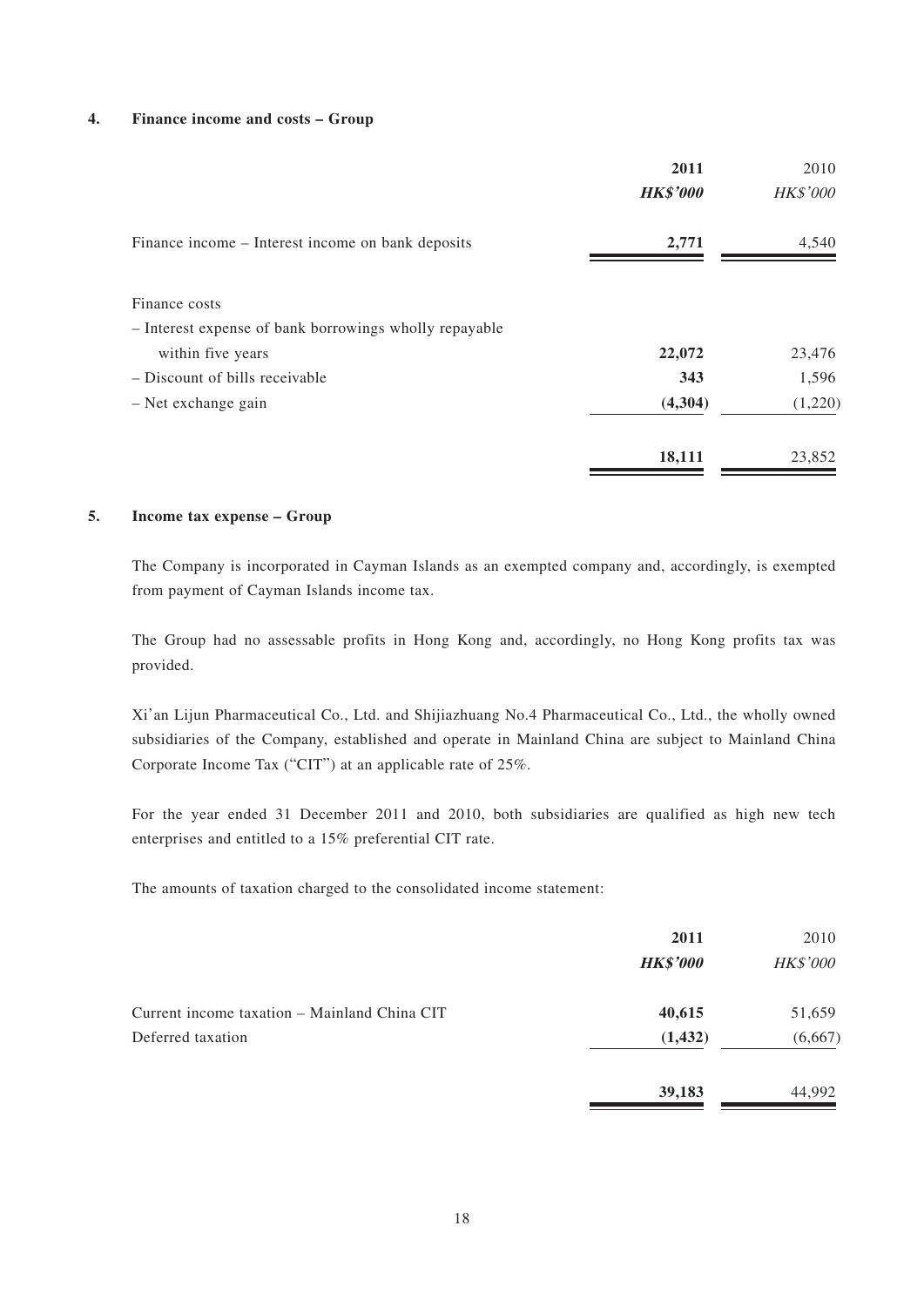The taxation on the Group's profit before taxation differs from the theoretical amount that would arise using the applicable CIT rate as follows:

|                                                                                                | 2011<br><b>HK\$'000</b> | 2010<br><b>HK\$'000</b> |
|------------------------------------------------------------------------------------------------|-------------------------|-------------------------|
| (Loss)/profit before income tax                                                                | (2, 194)                | 305,681                 |
| Tax calculated at the domestic tax rate of $15\%$ (2010: $15\%$ )                              |                         |                         |
| applicable to the subsidiaries<br>Impairment loss on goodwill for which no deferred tax assets | (329)                   | 45,852                  |
| was recognised                                                                                 | 33,533                  |                         |
| Unrecognised tax losses                                                                        | 3,286                   | 3,398                   |
| Tax exemption and reduction                                                                    | (687)                   | (2,911)                 |
| Remeasurement of deferred $tax - change$ in income tax rate                                    | 1,157                   | (1,874)                 |
| Expenses not deductible                                                                        | 2,223                   | 527                     |
| Tax expense                                                                                    | 39,183                  | 44,992                  |
| Effective tax rate                                                                             |                         | 14.7%                   |

#### **6. (Losses)/earnings per share – Group**

#### **(a) Basic**

Basic (losses)/earnings per share are calculated by dividing the (loss)/profit attributable to equity holders of the Company by the weighted average number of ordinary shares in issue during the year.

|                                                                            | 2011<br><b>HK\$'000</b> | 2010<br><b>HK\$'000</b> |
|----------------------------------------------------------------------------|-------------------------|-------------------------|
| (Loss)/profit attributable to equity holders of the Company                | (41, 401)               | 260,592                 |
| Weighted average number of ordinary shares in issue.<br><i>(thousands)</i> | 2,446,490               | 2,312,006               |
| Basic (losses)/earnings per share (HK\$ per share)                         | (0.017)                 | 0.113                   |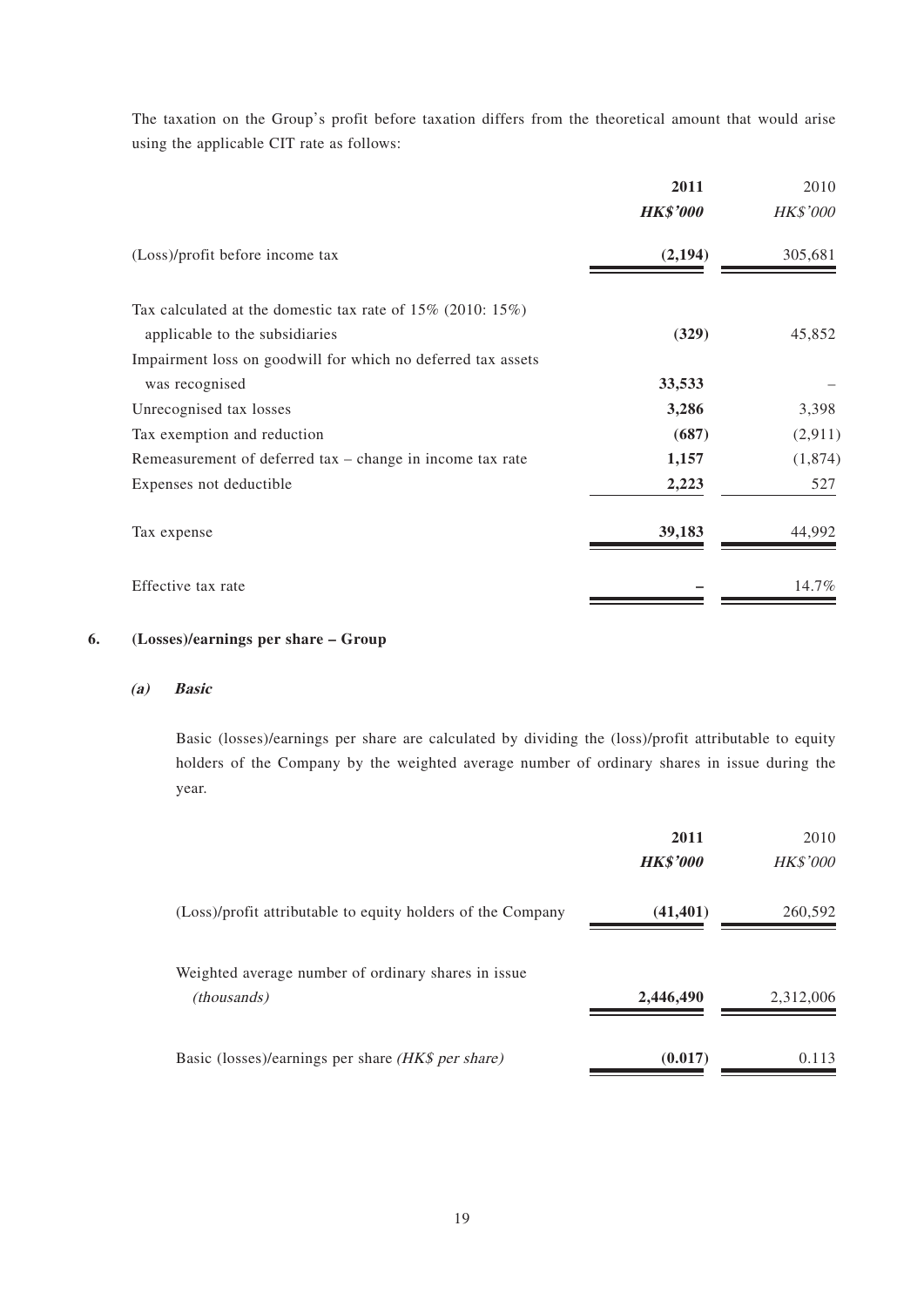#### **(b) Diluted**

Diluted earnings per share is calculated after adjusting the weighted average number of ordinary shares outstanding to assume conversion of all dilutive potential ordinary shares. Since the Company has no category of dilutive potential ordinary shares at 31 December 2011 and 2010, the diluted earnings per share is the same as basic earnings per share.

|                        |                                                                                                                          | 2011<br><b>HK\$'000</b> | 2010<br>HK\$'000 |
|------------------------|--------------------------------------------------------------------------------------------------------------------------|-------------------------|------------------|
|                        | (Loss)/profit used to determine diluted earnings per share                                                               | (41, 401)               | 260,592          |
|                        | Weighted average number of ordinary shares for diluted<br>earnings per share (thousands)                                 | 2,446,490               | 2,312,006        |
|                        | Diluted (losses)/earnings per share (HK\$ per share)                                                                     | (0.017)                 | 0.113            |
| <b>Dividends</b><br>7. |                                                                                                                          |                         |                  |
|                        |                                                                                                                          | 2011<br><b>HK\$'000</b> | 2010<br>HK\$'000 |
|                        | Interim dividend of HK\$0.02 (2010: HK\$0.02) per ordinary share<br>Proposed final dividend of HK\$0.02 (2010: HK\$0.02) | 48,896                  | 47,098           |
| per ordinary share     |                                                                                                                          | 48,896                  | 48,977           |
|                        |                                                                                                                          | 97,792                  | 96,075           |

The proposed final dividend in respect of the year ended 31 December 2011 of HK\$0.02 (2010: HK\$0.02) per ordinary share, amounting to a total dividend of HK\$48,896,000 calculated based on the 2,444,814,000 ordinary shares (2010: 2,448,864,000 ordinary shares after issuance of placing share) is subject to the approval of the forthcoming Annual General Meeting of the Company. The proposed dividend has not been reflected as a dividend payable in these financial statements, but will be reflected as an appropriation of retained earnings and share premium for the year ending 31 December 2012.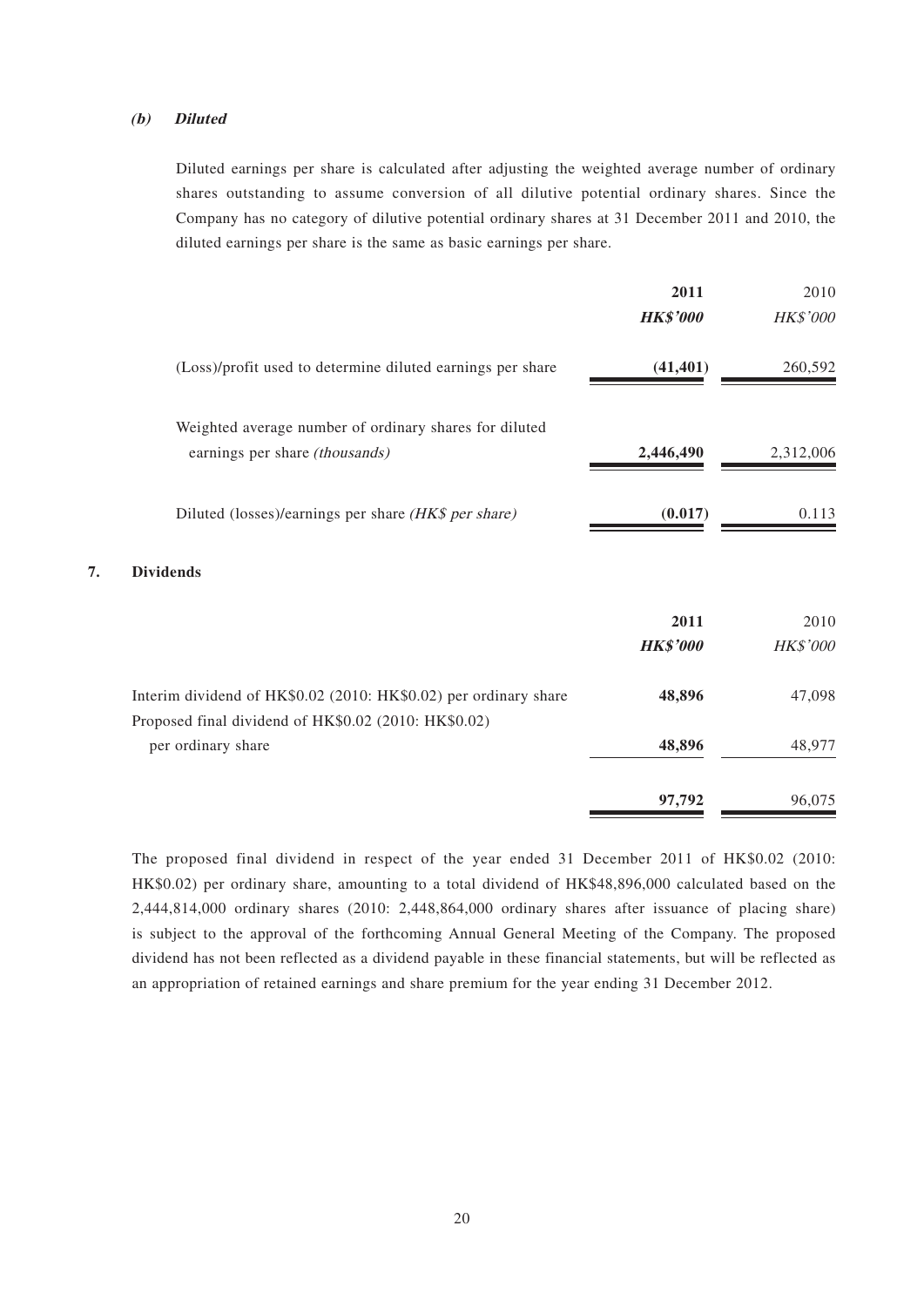#### **8. Trade and bills receivables – Group**

|                                | 2011            | 2010            |
|--------------------------------|-----------------|-----------------|
|                                | <b>HK\$'000</b> | <b>HK\$'000</b> |
| Trade receivables              | 390,520         | 314,604         |
| Bills receivable               | 334,491         | 187,820         |
| Less: Provision for impairment | (20, 345)       | (17, 456)       |
|                                | 704,666         | 484,968         |

The fair values of trade and bills receivables approximate their carrying amounts.

The Group generally requires its customers to settle sales invoices within 3 months. Ageing analysis of trade and bills receivables is as follows:

|                   | 2011            | 2010     |
|-------------------|-----------------|----------|
|                   | <b>HK\$'000</b> | HK\$'000 |
| Within 3 months   | 627,850         | 441,976  |
| 4 to 6 months     | 29,746          | 28,462   |
| 7 to 12 months    | 34,451          | 9,000    |
| 1 to 2 years      | 15,380          | 9,212    |
| 2 to 3 years      | 3,900           | 9,808    |
| More than 3 years | 13,684          | 3,966    |
|                   | 725,011         | 502,424  |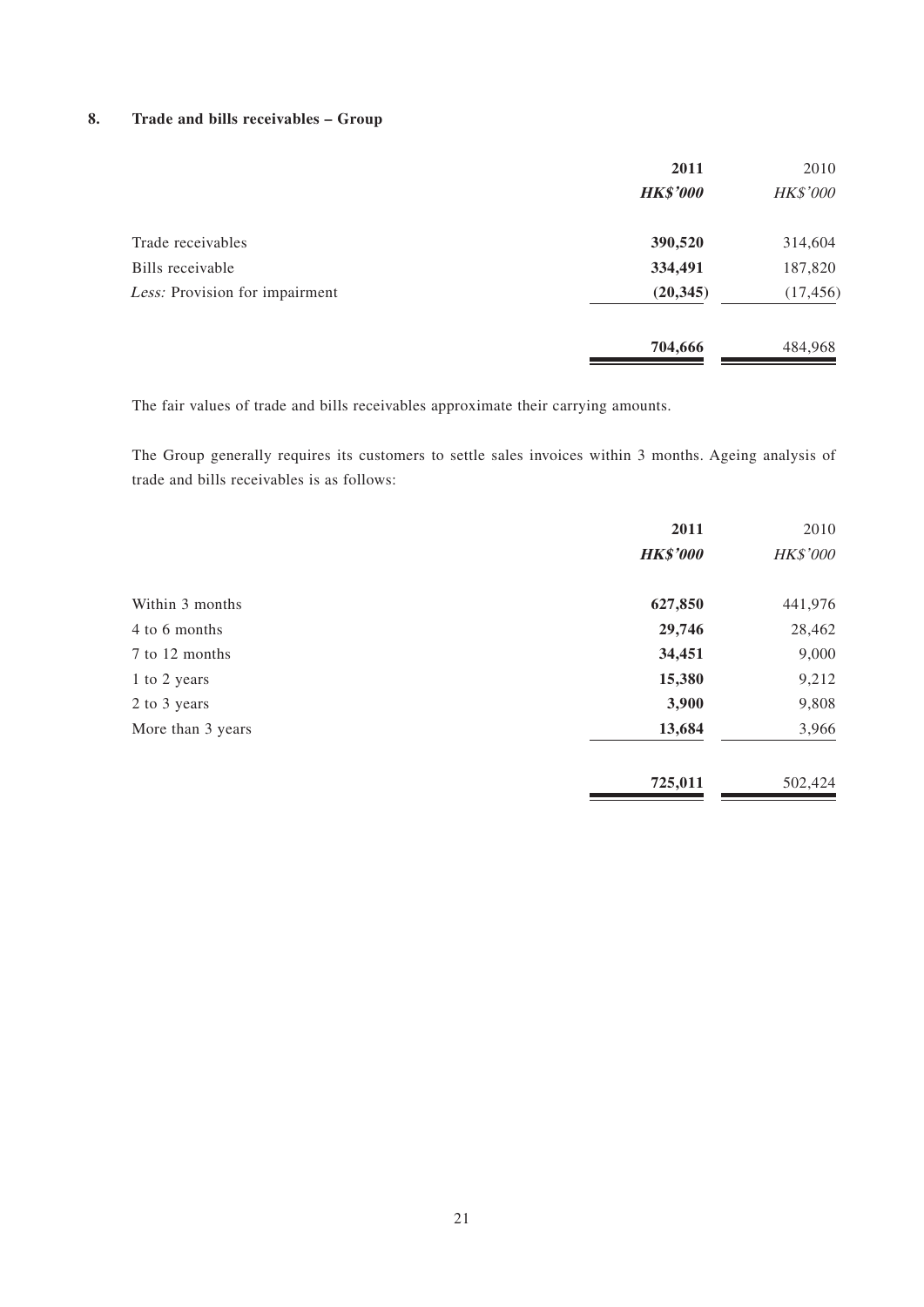#### **9. Trade and bills payables – Group**

|                | 2011            | 2010     |
|----------------|-----------------|----------|
|                | <b>HK\$'000</b> | HK\$'000 |
| Trade payables | 222,981         | 175,791  |
| Bills payable  | 37,005          | 30,531   |
|                | 259,986         | 206,322  |

Credit terms for trade and bills payables range from 90 to 180 days. The ageing analysis of the trade and bills payables is as follows:

|                   | 2011            | 2010     |
|-------------------|-----------------|----------|
|                   | <b>HK\$'000</b> | HK\$'000 |
| Within 3 months   | 195,371         | 170,213  |
| 4 to 6 months     | 25,817          | 21,521   |
| 7 to 12 months    | 23,163          | 9,723    |
| 1 to 3 years      | 14,474          | 3,556    |
| More than 3 years | 1,161           | 1,309    |
|                   | 259,986         | 206,322  |

The Group's trade and bills payables were denominated in RMB.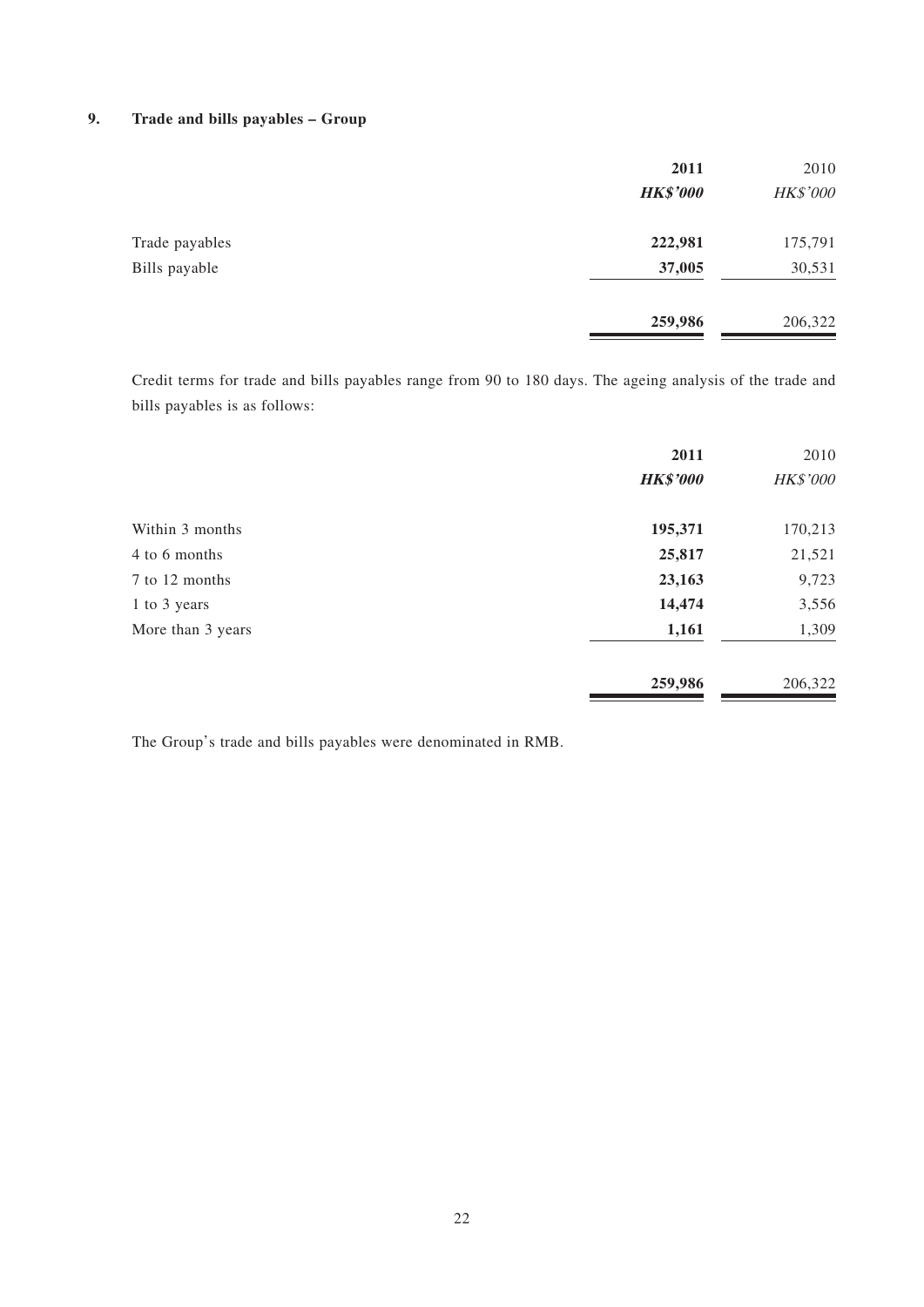### **10. Expense by nature – Group**

|                                                               | 2011            | 2010      |
|---------------------------------------------------------------|-----------------|-----------|
|                                                               | <b>HK\$'000</b> | HK\$'000  |
| Raw materials and consumables used                            | 907,855         | 749,899   |
| Changes in inventories of finished goods and work in progress | (3,007)         | (34, 666) |
| Staff costs                                                   |                 |           |
| - Wages and salaries                                          | 220,318         | 202,892   |
| - Pension costs                                               | 24,772          | 18,120    |
| - Welfare expenses                                            | 35,765          | 37,979    |
| Provision for impairment of goodwill                          | 223,552         |           |
| Sales commission                                              | 150,382         | 183,512   |
| Utility expenses                                              | 124,060         | 91,604    |
| Advertising expenses                                          | 63,175          | 67,493    |
| Travelling, meeting and entertainment expenses                | 56,193          | 58,583    |
| Operating leases rental expenses                              | 3,894           | 3,689     |
| Research and development expenses                             | 16,520          | 13,222    |
| Depreciation of property, plant and equipment                 | 96,039          | 80,072    |
| Write-down of inventories to their                            |                 |           |
| net realisable value                                          | 280             | 708       |
| Write-down/(reversal of) impairment of receivables            | 2,555           | (1,087)   |
| Provision for impairment of property, plant and equipment     | 2,394           | 2,169     |
| Amortisation of land use rights                               | 5,688           | 5,399     |
| Amortisation of intangible assets                             | 19,027          | 18,105    |
| Auditors' remuneration                                        | 3,600           | 3,000     |
| Gain on sales of land use rights                              |                 | (190)     |
| Gain on disposals of property, plant and equipment            |                 | (1,063)   |
| Transportation expenses                                       | 102,702         | 74,619    |
| Tax expenses                                                  | 28,129          | 9,306     |
| Others                                                        | 65,757          | 73,365    |
| Total cost of sales, selling and marketing costs and          |                 |           |
| general and administrative expenses                           | 2,149,650       | 1,656,730 |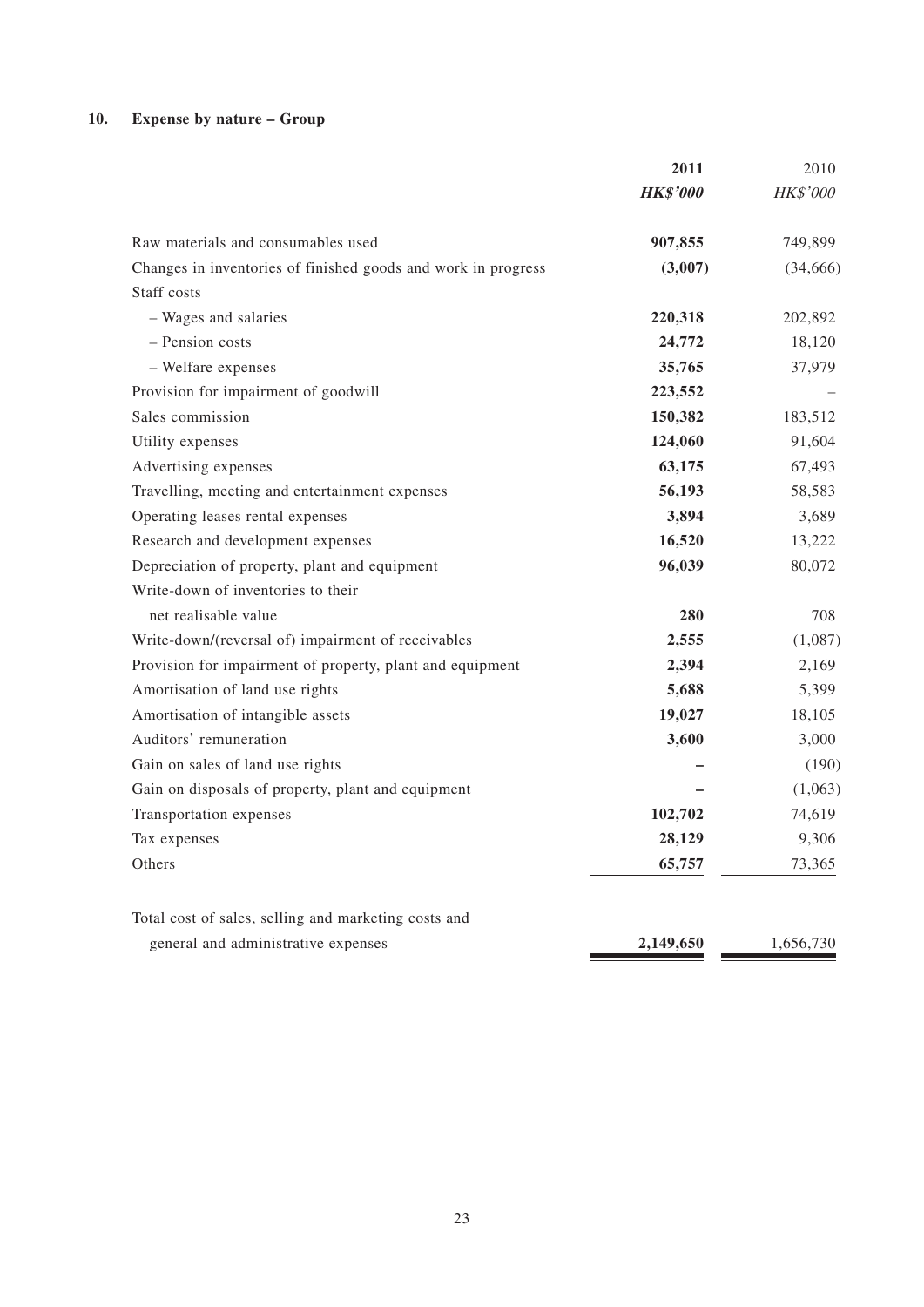## **LIQUIDITY AND FINANCIAL RESOURCES**

The Group primarily finances its working capital and other capital requirements by net cash generated from operating activities and resorts to external financing including both longterm and short-term bank borrowings from time to time in case the operating cash flow is insufficient to meet the capital requirements.

As at 31 December 2011, the cash and cash equivalents aggregated to HK\$257,980,000 (2010: HK\$598,911,000), comprising HK\$50,688,000 (2010: HK\$316,387,000) of cash and cash equivalents denominated in Hong Kong dollars, HK\$204,418,000 (2010: HK\$280,987,000) in RMB and HK\$2,874,000 (2010: HK\$1,537,000) in other currencies.

As at 31 December 2011, the Group has pledged bank deposits amounting to HK\$4,443,000 (2010: HK\$30,531,000) as guarantee of payables for property, plant and equipment and bills payable.

The carrying amounts of the borrowings amounting to HK\$416,615,000 (2010: HK\$433,146,000) as at 31 December 2011, comprising HK\$151,412,000 (2010: HK\$80,590,000) of borrowings denominated in Hong Kong dollars and HK\$265,203,000 (2010: HK\$352,556,000) in RMB.

Gearing ratio (defined as total borrowings less cash and cash equivalents divided by total capital) increased from -7.6% as at 31 December 2010 to 6.5% as at 31 December 2011.

Current ratio (defined as current assets divided by current liabilities) decreased from 1.76 as at 31 December 2010 to 1.42 as at 31 December 2011.

### **FOREIGN EXCHANGE RISK**

Majority of the Group's businesses are operated in the PRC and are denominated in RMB and HK dollar. The Group is of the opinion that its exposure to foreign exchange rate risk is limited.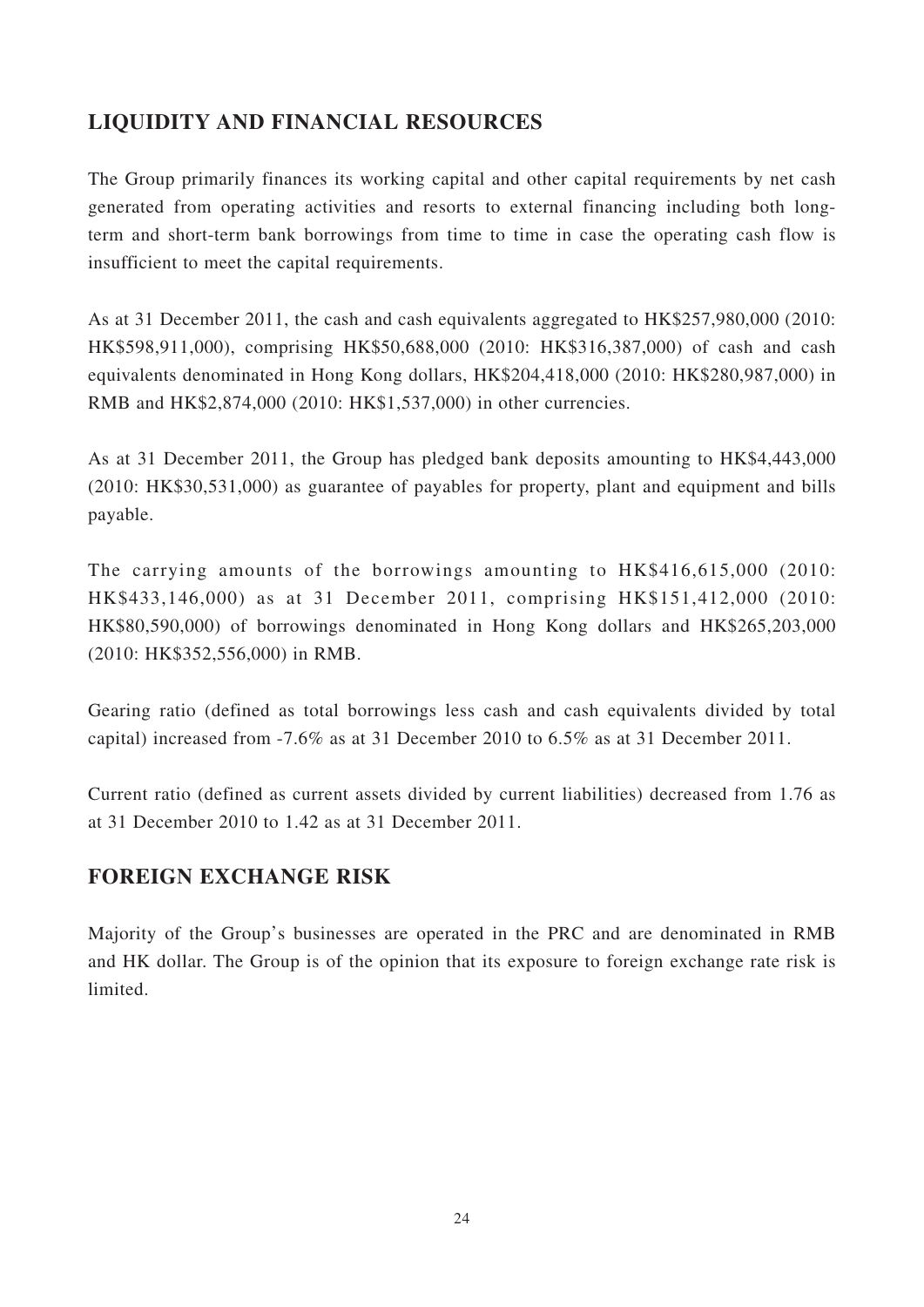## **PLEDGE OF ASSETS**

As at 31 December 2011, the net book amount of the Group's land use right of HK\$50,025,000 (2010: HK\$65,449,000), the net book amount of the Group's buildings, plant and machineries of HK\$246,470,000 (2010: HK\$246,749,000) and bank deposits of HK\$4,443,000 (2010: HK\$30,531,000) were pledged as collateral for the Group's bank borrowings, payables for property, plant and equipment and bills payable.

## **CONTINGENT LIABILITIES**

As at 31 December 2011, the Group did not have any significant contingent liabilities.

## **EXCHANGE RATE**

As at 2011 and 2010, the exchange rates of converting HK\$ into RMB (as calculated in HK\$) were:

| 1 January 2010   | 0.88048 |
|------------------|---------|
| 31 December 2010 | 0.85093 |
| 31 December 2011 | 0.81070 |

## **PURCHASE, SALE OR REDEMPTION OF SECURITIES**

Save for the purchase of 4,050,000 shares in May 2011 and June 2011 which details are set out in the next paragraph, neither the Company nor any of its subsidiaries has purchased or sold any of the Company's listed securities for the year ended 31 December 2011.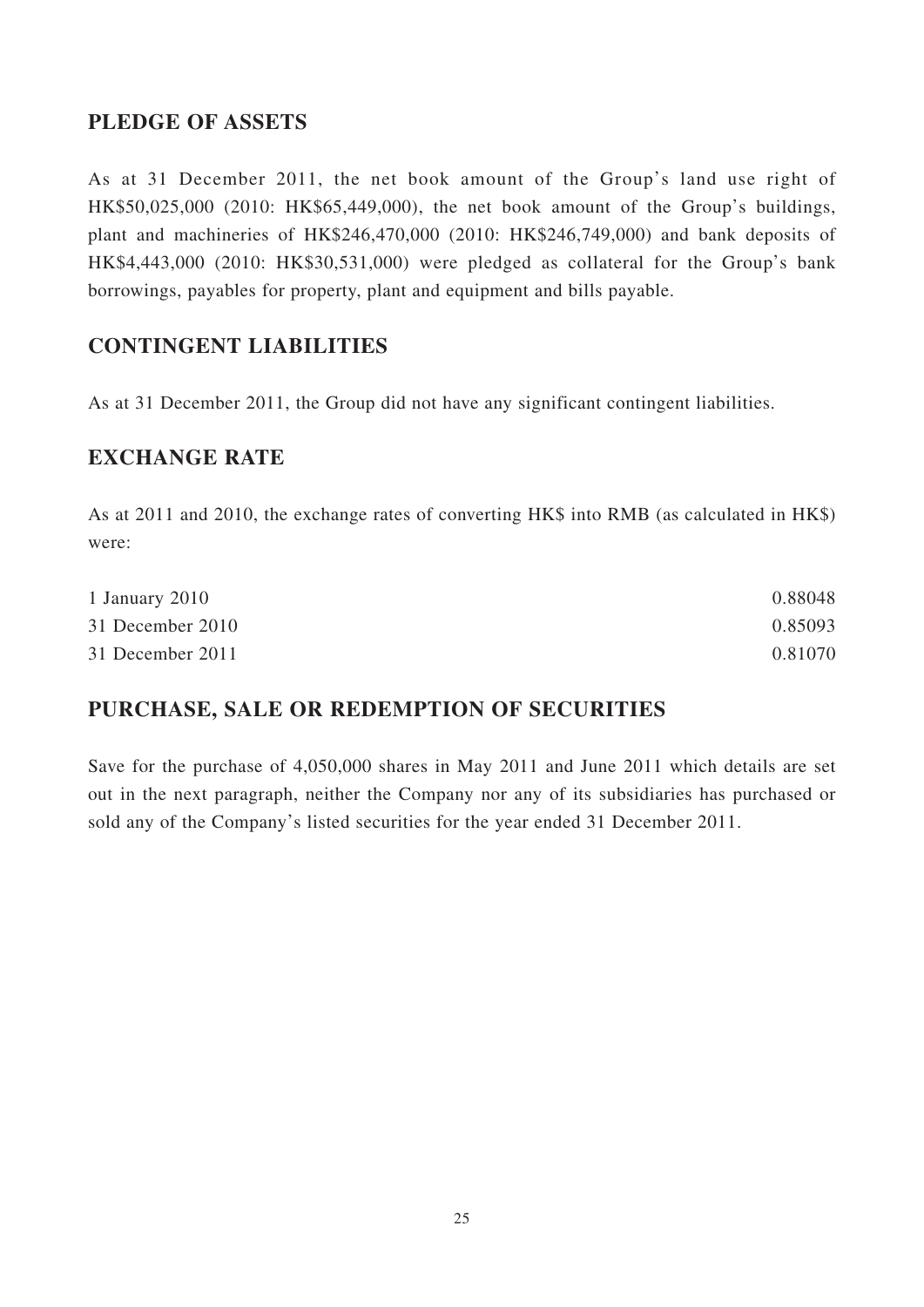During the year, the Company acquired an aggregate of 4,050,000 ordinary shares through purchases on The Stock Exchange of Hong Kong Limited (the "Stock Exchange") at an aggregate consideration (including transaction costs) of HK\$6,756,518 with a view to benefit shareholders as a whole in enhancing the net assets value and earnings per share of the Company. All of the purchased shares were subsequently cancelled on 30 June 2011.

|                       | <b>Total number</b><br>of the   |                                                   |                                          |                                    |
|-----------------------|---------------------------------|---------------------------------------------------|------------------------------------------|------------------------------------|
| Date of the purchases | ordinary<br>shares<br>purchased | <b>Highest</b><br>price paid<br>per share<br>HK\$ | Lower<br>price paid<br>per share<br>HK\$ | Aggregate<br>consideration<br>HK\$ |
| 30 May 2011           | 1,150,000                       | 1.68                                              | 1.66                                     | 1,926,053                          |
| 31 May 2011           | 350,000                         | 1.67                                              | 1.67                                     | 586,850                            |
| 9 June 2011           | 2,550,000                       | 1.68                                              | 1.60                                     | 4,243,615                          |
|                       | 4,050,000                       |                                                   |                                          | 6,756,518                          |

### **SHARE OPTION SCHEME**

Pursuant to a share option scheme approved by a written resolution of all shareholders of the Company on 16 October 2005 ("Share Option Scheme"), the Company may grant options to, amongst others, the directors or employees of the Company or its subsidiaries, for the recognition of their contributions to the Group, to subscribe for the shares. The offer for grant of options ("Offer") must be taken up within 28 days from the date of Offer, with a payment of HK\$1.00 as consideration for the grant. The exercise price of the share option will be determined at the higher of (i) the average closing prices of shares as stated in the Stock Exchange's daily quotations sheets for the five trading days immediately preceding the date of Offer; (ii) the closing price of shares as stated in the Stock Exchange's daily quotations sheet on the date of Offer; and (iii) the nominal value of the shares. The share options are exercisable at any time during a period of not more than 10 years from the date of Offer, subject to the terms and conditions of the Share Option Scheme and any conditions of grant as may be stipulated by the Board. Unless terminated by the Company by resolution in general meeting, the Share Option Scheme shall be valid and effective for a period of 10 years commencing on the date on which the Share Option Scheme becomes unconditional.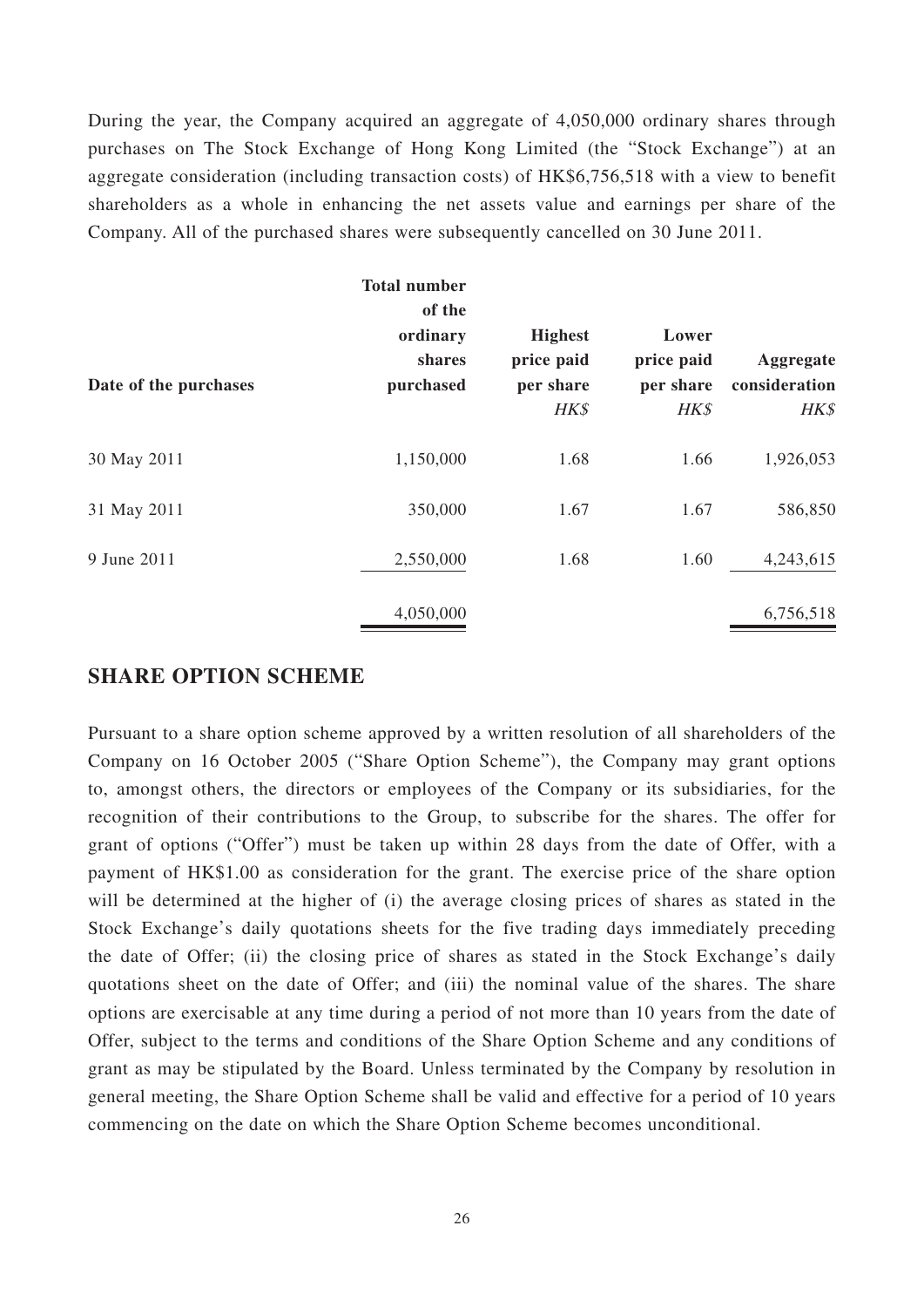The maximum number of shares which may be issued upon exercise of all outstanding options granted and yet to be exercised under the Share Option Scheme and any other schemes shall not exceed 30% of the issued share capital of the Company from time to time. The total number of shares which may be issued upon exercise of all options to be granted under the Share Option Scheme and any other schemes must not, in aggregate, exceed 10% of the number of shares in issue as at the date dealings in the shares first commence on the Stock Exchange unless further shareholders' approval has been obtained pursuant to the conditions set out in the Share Option Scheme. The total number of shares issued and to be issued upon exercise of all options granted under the Share Option Scheme and any other schemes (including both exercised or outstanding options) to each participant in any 12-month period shall not exceed 1% of the issued share capital of the Company.

As at 7 August 2008, the Company granted 100,000,000 share options to directors and senior management of the Group, representing about 4.93% of the issued share capital as at the date immediately before the options were granted. The exercise price was HK\$0.7. As at 4 October 2010, all of the share options granted were exercised.

## **SUFFICIENCY OF PUBLIC FLOAT**

Based on the information that is publicly available to the Company and within the knowledge of the Directors, it is confirmed that a sufficient public float of more than 25% of the issued capital of the Company has been maintained as at the date of this announcement, being 25 March 2012, and at all times during the year ended 31 December 2011.

## **MODEL CODE FOR SECURITIES TRANSACTIONS BY DIRECTORS**

The Board has adopted a code of conduct regarding Directors' securities transactions on terms no less exacting than the required standard set out in the Model Code for Securities Transactions by Directors of Listed Issuers as set out in Appendix 10 to the Listing Rules. All Directors have confirmed that there were not any non-compliance with the standard set out in the Model Code and the Company's code of conduct regarding Directors' securities transactions during the year ended 31 December 2011.

### **DIVIDENDS**

An interim dividend of HK\$0.02 per share was declared on 26 August 2011 and paid on 30 September 2011.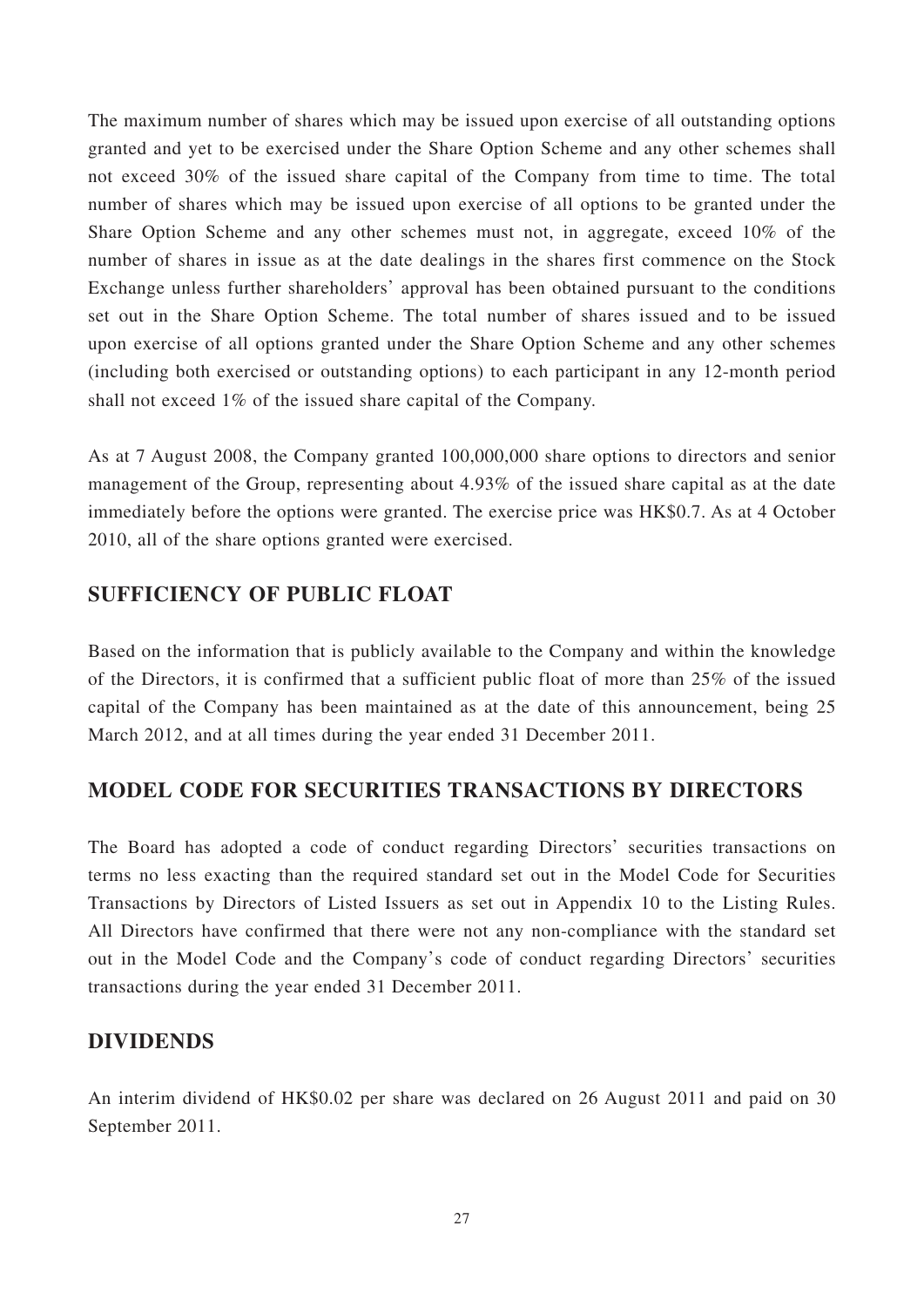The Directors recommend the payment of a final dividend of HK\$0.02 per share which, together with the interim dividend of HK\$0.02 per share, will result in total dividends of HK\$0.04 (2010: HK\$0.04) per share for the year ended 31 December 2011. The final dividend is subject to approval by the shareholders at the annual general meeting to be held on 25 May 2012 and payable on 11 June 2012 to shareholders whose names appear on the register of members of the Company at the close of business on 30 May 2012.

## **COMPLIANCE WITH THE CODE ON CORPORATE GOVERNANCE PRACTICES**

The Company applied the principles and complied with all requirements of the Code on Corporate Governance Practices ("CG Code") contained in Appendix 14 to the Listing Rules. During the year, the Company has complied with the applicable Code Provisions set out in the CG Code.

## **AUDIT COMMITTEE**

The audit committee of the Company has reviewed the Group's annual results for the year ended 31 December 2011 in conjunction with the Group's external auditors.

The figures in respect of the preliminary announcement of the Group's results for the year ended 31 December 2011 have been agreed by the Company's auditor, PricewaterhouseCoopers, to the amounts set out in the Group's consolidated financial statements for the year. The work performed by PricewaterhouseCoopers in this respect did not constitute an assurance engagement performed in accordance with Hong Kong Standards on Auditing, Hong Kong Standards on Review Engagements or Hong Kong Standards on Assurance Engagements issued by the Hong Kong Institute of Certified Public Accountants and consequently no assurance has been expressed by PricewaterhouseCoopers on the preliminary announcement.

## **CLOSURE OF REGISTER OF MEMBERS**

The register of members of the Company will be closed from Wednesday, 23 May 2012 to Friday, 25 May 2012, both dates inclusive, during which period, no transfer of Shares will be registered. In order to qualify to attend and vote at the forthcoming annual general meeting, all properly completed transfer forms accompanied by the relevant share certificates must be lodged with the Company's branch share registrar and transfer office of the Company in Hong Kong, Computershare Hong Kong Investor Services Limited at 17M Floor, Hopewell Centre, 183 Queen's Road East, Wanchai, Hong Kong by no later than 4:30 p.m., Tuesday, 22 May 2012.